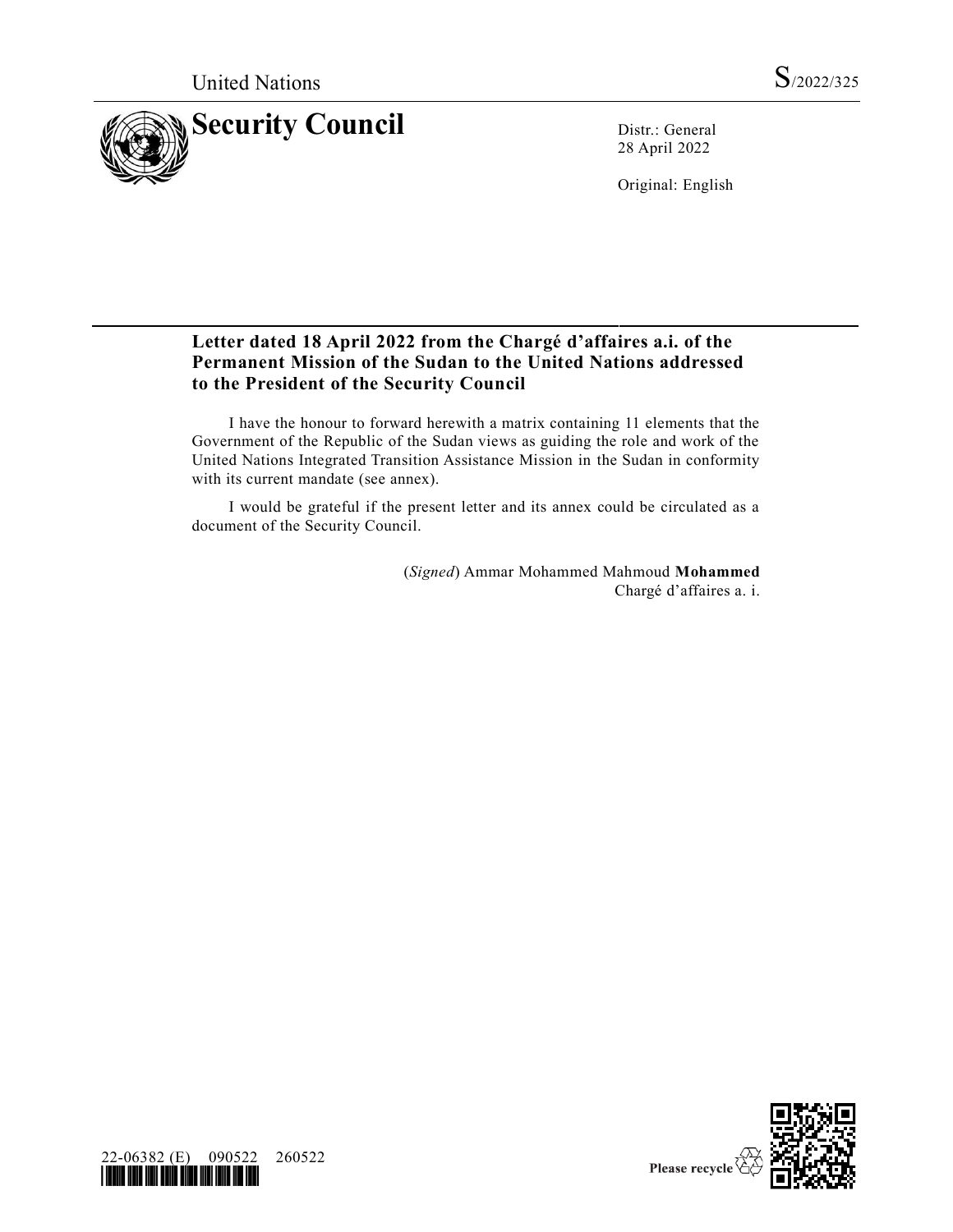**Annex to the letter dated 18 April 2022 from the Chargé d'affaires a.i. of the Permanent Mission of the Sudan to the United Nations addressed to the President of the Security Council**

[Original: Arabic]

## **Matrix of requirements to support the transition and implementation of the Juba Agreement for Peace in the Sudan**

## **References**

- 1. The Constitutional Declaration
- 2. The Juba Agreement for Peace in the Sudan signed on 3 October 2020 and the protocols thereto
- 3. The letter dated 27 February 2020 from the Prime Minister of the Sudan addressed to the Secretary-General [\(S/2020/221\)](https://undocs.org/en/S/2020/221) requesting the dispatch of a political mission to support the transition in the Sudan
- 4. Security Council resolution [2524 \(2020\)](https://undocs.org/en/S/RES/2524(2020)) establishing the mandate for the deployment of the United Nations Integrated Transition Assistance Mission in the Sudan (UNITAMS)
- 5. Security Council resolution [2579 \(2021\)](https://undocs.org/en/S/RES/2579(2021)) extending the mandate of UNITAMS for one year through 3 June 2022

## **Introduction**

1. In accordance with the above references, and for the purpose identifying what the Government of the Sudan needs the United Nations to provide it with through UNITAMS, priorities have been classified and categorized under 11 key components as follows: provision of assistance for election preparations; mobilization of resources to support implementation of the protocol on displaced persons and refugees; requirements for implementing the protocol on transitional justice (rule of law and human rights); provision of resources to support capacity-building for judicial and police institutions; logistical support and capacity-building for implementation of the national plan for protection of civilians; mobilization of resources to support disarmament, mobilization and reintegration (DDR); support for national human rights mechanisms; support for the shift from humanitarian aid to development support; support for implementation of the protocol on compensation and reparations and strengthening conflict avoidance and resolution mechanisms; support for the requirements for implementation of the protocol on development the nomadic and pastoral sector; and mobilization of resources for reconstruction, development and basic services. These components are in keeping with the four overarching goals of the UNITAMS mandate, which in turn cover the eight requests set forth in detail in the letter in which the Government of the Sudan requested dispatch of the Mission, which included assistance with the political transition and progress towards democratic governance, sustainable peace and protection and promotion of human rights, including provision of technical assistance for drafting a constitution and conducting a census; election preparation assistance; support for implementing provisions of the Constitutional Declaration relating to human rights, equality, accountability the rule of law and future peace agreements; assistance for peacebuilding, protection of civilians and rule of law; support for the mobilization of economic and development assistance; and coordination of humanitarian assistance,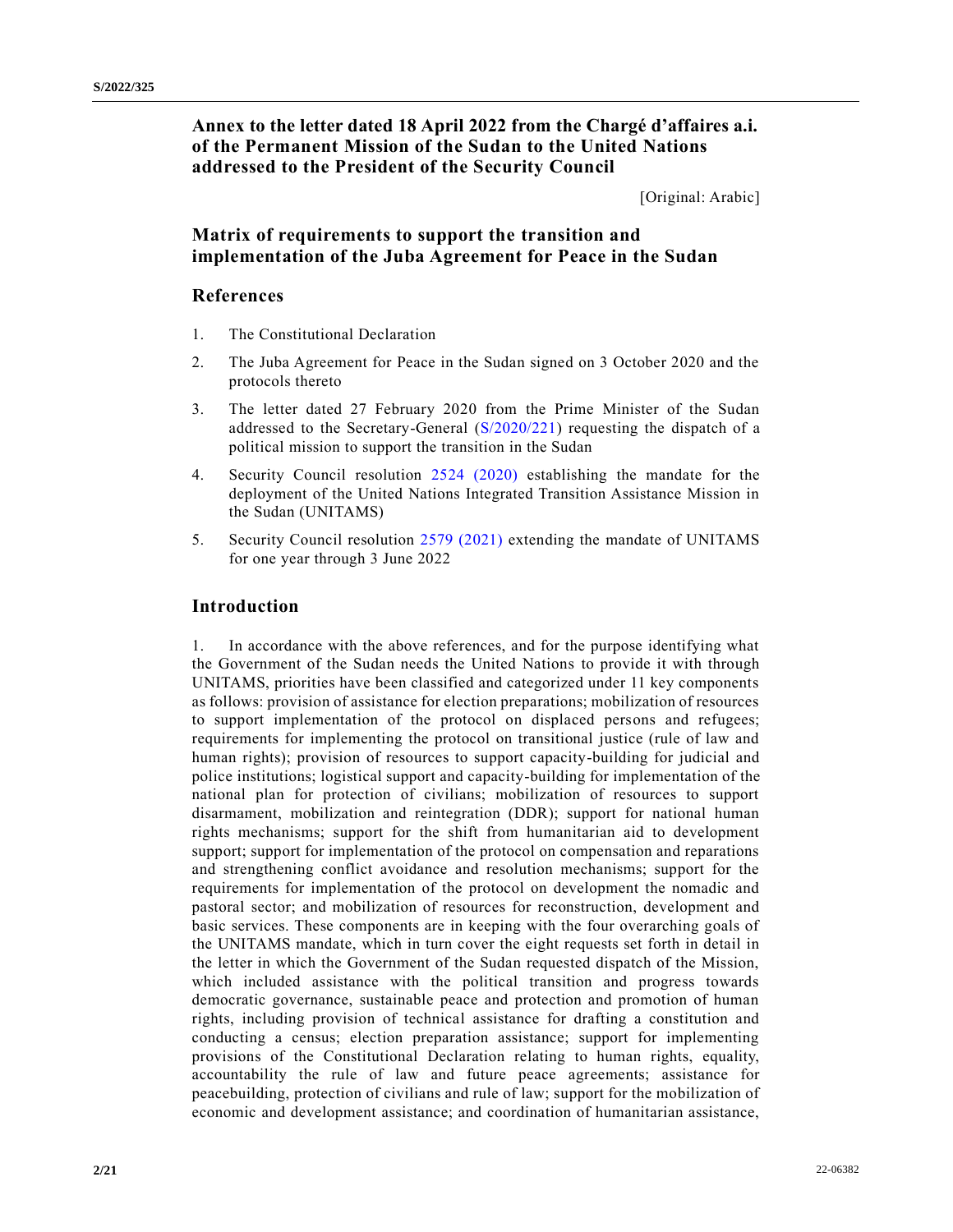including through collaboration with international financial institutions to mobilize economic assistance.

2. As is clear from this matrix, several key components of the mandate are in a holding pattern, in particular aspects having to do with mobilizing resources to support implementation of the Juba Peace Agreement and protocols thereto. The matrix also reflects some of the efforts made by the Government of Sudan within its available resources to meet its obligations with respect to implementing the Juba Peace Agreement and other requirements for the transition despite the deteriorating economic situation inherited by the Government, which has been compounded by the repercussions of the coronavirus disease (COVID-19) pandemic and more recently the Ukrainian-Russian war. All this requires that UNITAMS redirect its priorities within its mandate to focus on those aspects, as noted in the matrix.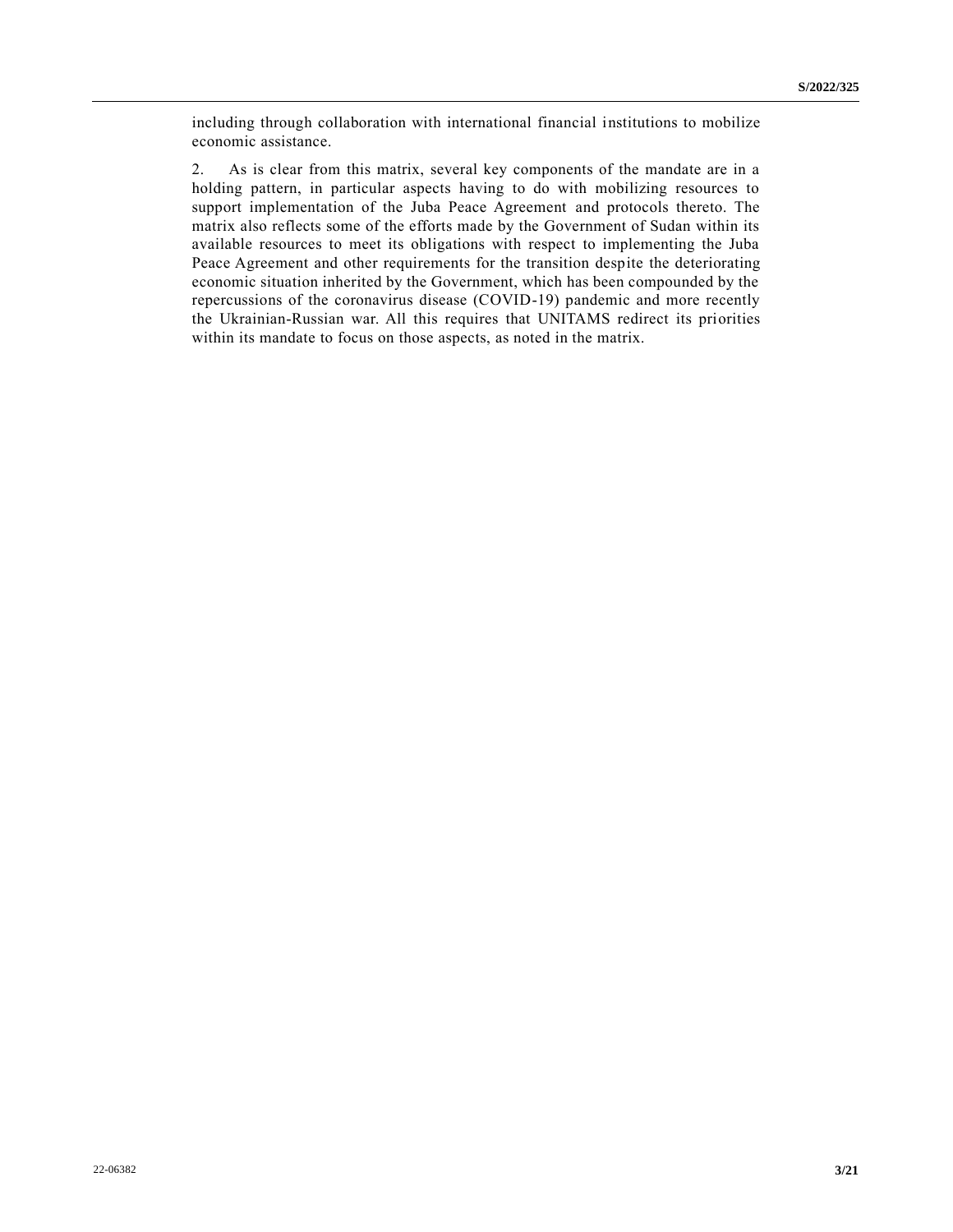| Component                                               | Goals to be implemented                                                                                                                                                                                                                                                                                                                                                                                                                                                                                                                                                                                                                                                                                                                                                                                                                                                                                                                                                                                                                                                                                            | What the Government has done within its<br><i>available resources</i>                                                                                                                                                                                                                                                                                                                                                                                                                                                                                                                                                                                                                                                                                                                                                                                                                                                                                                                                                                                                                                                                                                                                                                   | Support needed from UNITAMS                                                                                                                                                                                                                                                                                                                                                                                                                                                                                                                                                                                                                                                                                                                                                                                                                                                                                                                                                                                                                                                                                                                                                                               |
|---------------------------------------------------------|--------------------------------------------------------------------------------------------------------------------------------------------------------------------------------------------------------------------------------------------------------------------------------------------------------------------------------------------------------------------------------------------------------------------------------------------------------------------------------------------------------------------------------------------------------------------------------------------------------------------------------------------------------------------------------------------------------------------------------------------------------------------------------------------------------------------------------------------------------------------------------------------------------------------------------------------------------------------------------------------------------------------------------------------------------------------------------------------------------------------|-----------------------------------------------------------------------------------------------------------------------------------------------------------------------------------------------------------------------------------------------------------------------------------------------------------------------------------------------------------------------------------------------------------------------------------------------------------------------------------------------------------------------------------------------------------------------------------------------------------------------------------------------------------------------------------------------------------------------------------------------------------------------------------------------------------------------------------------------------------------------------------------------------------------------------------------------------------------------------------------------------------------------------------------------------------------------------------------------------------------------------------------------------------------------------------------------------------------------------------------|-----------------------------------------------------------------------------------------------------------------------------------------------------------------------------------------------------------------------------------------------------------------------------------------------------------------------------------------------------------------------------------------------------------------------------------------------------------------------------------------------------------------------------------------------------------------------------------------------------------------------------------------------------------------------------------------------------------------------------------------------------------------------------------------------------------------------------------------------------------------------------------------------------------------------------------------------------------------------------------------------------------------------------------------------------------------------------------------------------------------------------------------------------------------------------------------------------------|
| 1. Provision of assistance<br>for election preparations | • Draft and promulgate a permanent<br>constitution for the Sudan, including<br>setting up the necessary mechanisms<br>as provided for in paragraphs 8 and<br>9 of the Constitutional Declaration<br>• Initiate preparatory steps and<br>arrangements for conducting a<br>census, since population is the basic<br>criterion for determining the number<br>of national and provincial<br>geographic districts<br>• Conduct awareness workshops on<br>election procedures<br>• Complete the establishment and<br>operationalization of a high peace<br>council<br>· Establish and operationalize a<br>constitutional drafting and<br>constitutional conference<br>commission as provided for in<br>Chapter 12, paragraph 3 (c) of the<br><b>Constitutional Declaration</b><br>• Finalize and operationalize an<br>elections commission<br>• Complete procedures for convening<br>a conference on governance and<br>administration following completion<br>of the first and second preparatory<br>stages<br>• Form a committee to draft an<br>elections law that shall include all<br>legal and technical parties and | • The National Elections Commission<br>prepared a study on the requirements<br>for the upcoming elections. It was<br>reviewed at a meeting between<br>Commission members and His<br>Excellency the Chair of the<br>Transitional Sovereign Council on<br>19 October 2020.<br>• The National Elections Commission<br>produced a paper on preparing for<br>the electoral process. It was<br>presented to the Secretary-General<br>of the Transitional Sovereign<br>Council on 7 March 2021.<br>• The Commission presented a report<br>on its activities and measures in a<br>letter to the Secretary-General of the<br>Transitional Sovereign Council on<br>10 June 2021.<br>• The National Elections Commission<br>presented a comprehensive paper on<br>its work in the run-up to the<br>elections on 1 August 2021.<br>• In all its preparations, the National<br>Elections Commission has relied on<br>the relevant international<br>instruments, including the 1948<br>Universal Declaration of Human<br>Rights and the 1966 International<br>Covenant on Civil and Political<br>Rights, notably, the provision of the<br>Universal Declaration that states that<br>"the will of the people shall be the<br>basis of the authority of | • Mobilization of the necessary<br>resources and provision of support<br>for national efforts to establish<br>mechanisms for drafting and<br>promulgating a constitution, without<br>prejudice to national ownership of<br>those efforts<br>• Support for implementation of<br>preparatory steps for a census,<br>especially technical and logistical<br>support, in accordance with the<br>eighth component listed in the letter<br>dated 27 February 2020 from the<br>Sudan addressed to the Secretary-<br>General $(S/2020/221)$ requesting<br>dispatch of the Mission<br>• Mobilization by UNITAMS of the<br>necessary economic and<br>development resources in<br>accordance with the second<br>component listed in aforementioned<br>letter and paragraph 2, iv (a) of<br>Security Council resolution 2524<br>(2020)<br>• Coordination and consolidation by<br>UNITAMS of the efforts of the<br>United Nations country team and<br>other organizations and agencies,<br>including the international financial<br>institutions, to provide the support<br>necessary for the transition and<br>peacebuilding, in accordance with<br>paragraph 2, iv (c) of Security<br>Council resolution 2524 (2020) |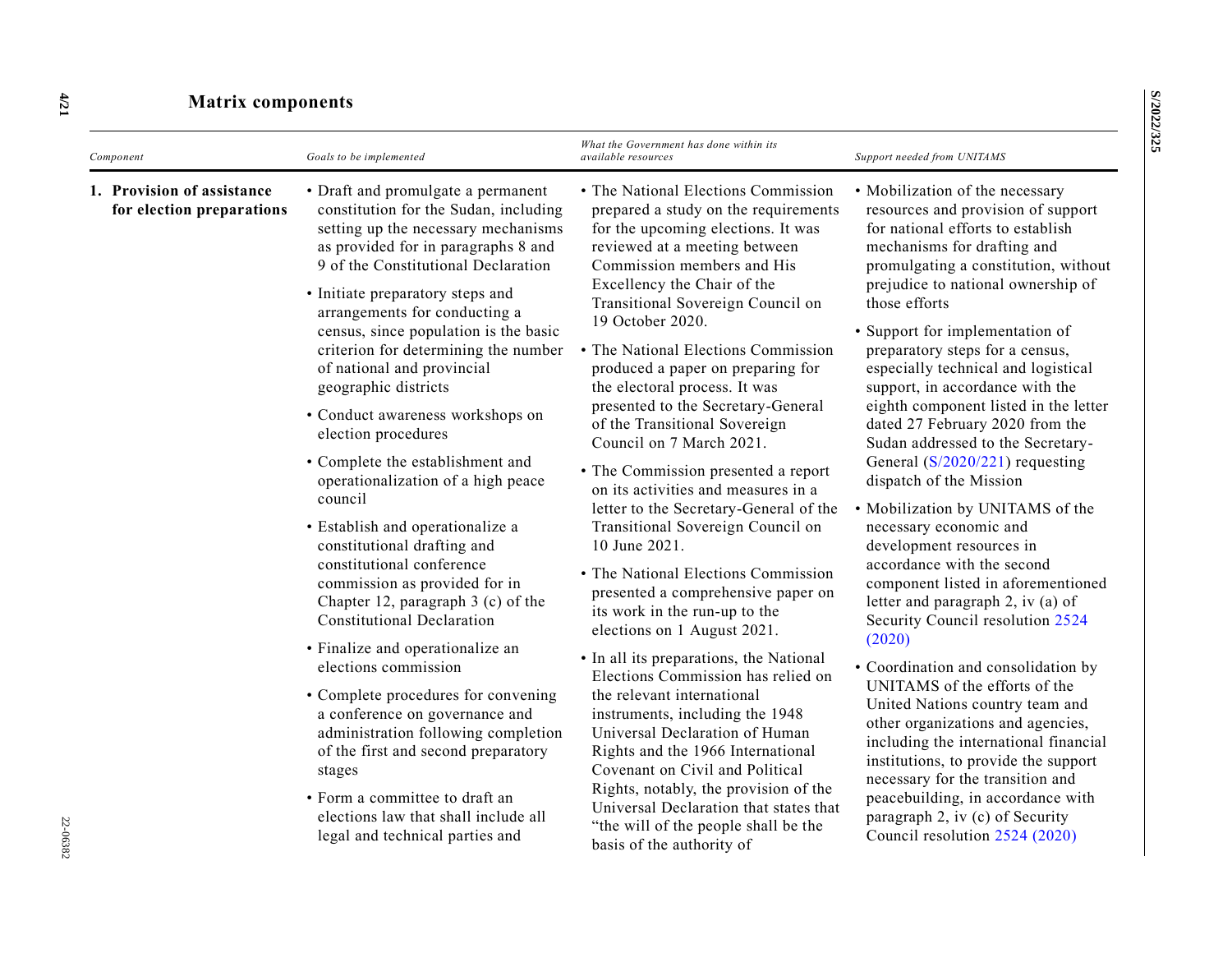| 22-06382 | Component | Goals to be implemented                                                                                                                                                                                                                                                                                                                                                                                                                                                                                                 | What the Government has done within its<br>available resources                                                                                                                                                                                                                                                                                                                                                                                                                                                                                                                              | Support needed from UNITAMS                                                                                                                                                                                                                                                                                                                                                                                                                                                                                                                                                                                                                                               |
|----------|-----------|-------------------------------------------------------------------------------------------------------------------------------------------------------------------------------------------------------------------------------------------------------------------------------------------------------------------------------------------------------------------------------------------------------------------------------------------------------------------------------------------------------------------------|---------------------------------------------------------------------------------------------------------------------------------------------------------------------------------------------------------------------------------------------------------------------------------------------------------------------------------------------------------------------------------------------------------------------------------------------------------------------------------------------------------------------------------------------------------------------------------------------|---------------------------------------------------------------------------------------------------------------------------------------------------------------------------------------------------------------------------------------------------------------------------------------------------------------------------------------------------------------------------------------------------------------------------------------------------------------------------------------------------------------------------------------------------------------------------------------------------------------------------------------------------------------------------|
|          |           | political forces, including the<br>signatories to the Juba Peace<br>Agreement, as provided for in the<br>protocol on national affairs<br>• Form an elections administration,<br>define its functions, powers and<br>auxiliary committees, and define the<br>legislative and executive levels to be<br>elected and the electoral system for<br>each level<br>• Provide the legal guarantees<br>necessary for the correctness,<br>transparency and integrity of the<br>electoral process, including<br>monitoring systems | government; this will shall be<br>expressed in periodic and genuine<br>elections which shall be by universal<br>and equal suffrage".<br>• An executive committee for census<br>procedures has been formed.<br>• The Transitional Sovereign Council,<br>at a meeting on 27 December 2021,<br>approved an elections roadmap<br>drafted by the Commission. A<br>committee was formed to review the<br>electoral law, another to take<br>inventory of assets and identify<br>logistical equipment, and a third to<br>establish contact with local, regional<br>and international organizations. | • Support for capacity-building in the<br>area of election security, including<br>raising capacities to monitor and<br>protect elections through joint<br>workshops with the relevant United<br>Nations agencies<br>• Mobilization by UNITAMS and the<br>relevant agencies and funds of<br>resources to support administrative<br>and technical activities, including<br>support for the provision of ballot<br>boxes, registration materials and<br>technical aids to cover needs in the<br>capital and in the states, in<br>coordination with the United<br>Nations Development Programme<br>(UNDP) and the International<br>Foundation for Electoral Systems<br>(IFES) |
|          |           |                                                                                                                                                                                                                                                                                                                                                                                                                                                                                                                         |                                                                                                                                                                                                                                                                                                                                                                                                                                                                                                                                                                                             | • Coordination between UNITAMS                                                                                                                                                                                                                                                                                                                                                                                                                                                                                                                                                                                                                                            |

- Coordination between UNITAMS and UNIFEM to support the participation of women candidates in accordance with the Constitutional Declaration, and awareness -raising among women of different communities and classes – especially displaced -person communities – of the importance of women's participation in the political process
- Coordination with international election monitoring bodies such as the Carter Center to work in coordination with UNDP to train local observers from various civil society organizations

**S/2022/325**

S/2022/325

**5/21**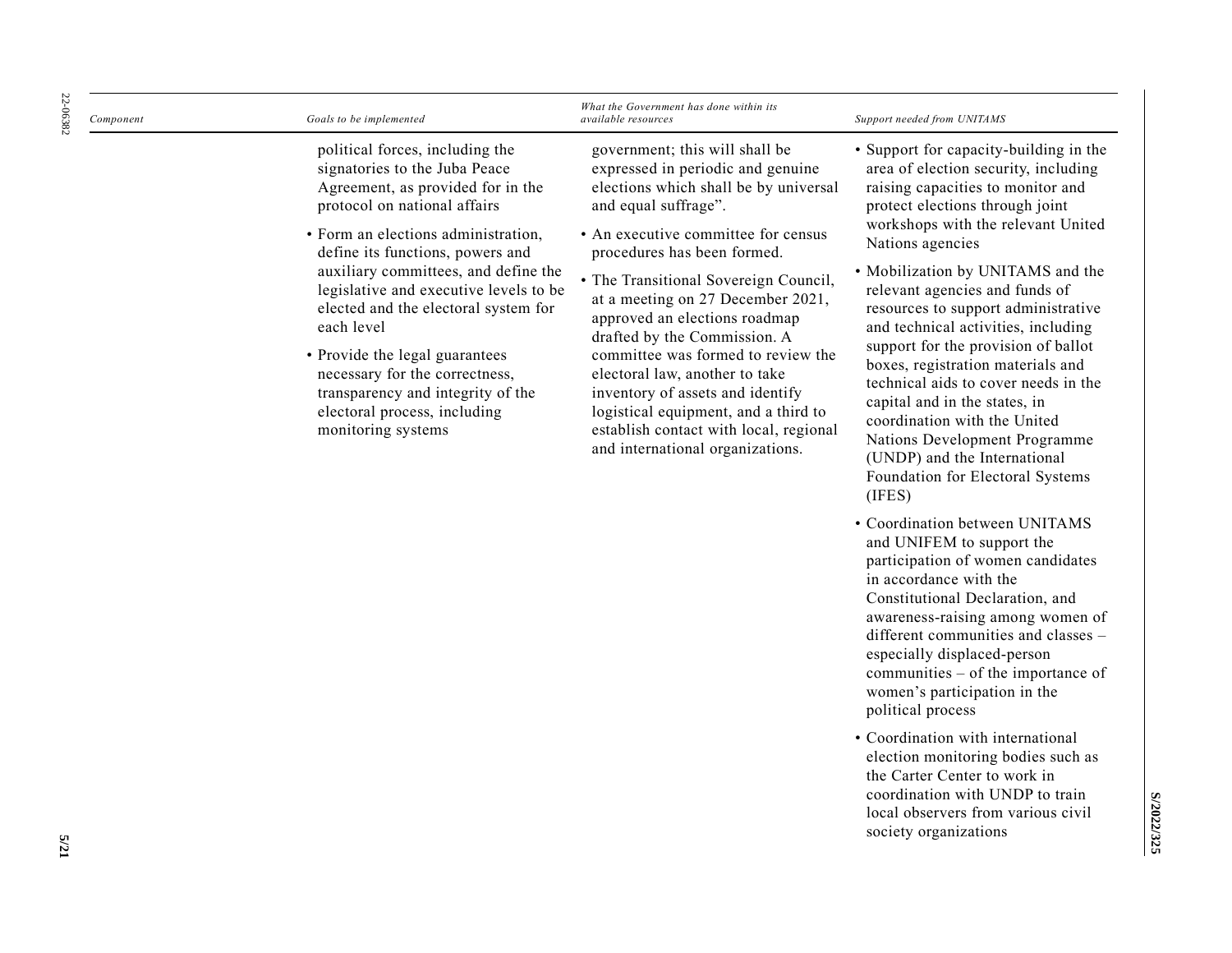| Component                                                                                                       | Goals to be implemented                                                                                                                                                                                                                                                                                                                                                                                                                                                                                                                                                                                                                                                                                                                                                                           | What the Government has done within its<br>available resources                                                                                                                                                                                                                                                                                                                                                                                                                                                                                                                                                                                                                        | Support needed from UNITAMS                                                                                                                                                                                                                                                                                                                                                                                                                                                                                                                                                                                                                                                                                                                                      |
|-----------------------------------------------------------------------------------------------------------------|---------------------------------------------------------------------------------------------------------------------------------------------------------------------------------------------------------------------------------------------------------------------------------------------------------------------------------------------------------------------------------------------------------------------------------------------------------------------------------------------------------------------------------------------------------------------------------------------------------------------------------------------------------------------------------------------------------------------------------------------------------------------------------------------------|---------------------------------------------------------------------------------------------------------------------------------------------------------------------------------------------------------------------------------------------------------------------------------------------------------------------------------------------------------------------------------------------------------------------------------------------------------------------------------------------------------------------------------------------------------------------------------------------------------------------------------------------------------------------------------------|------------------------------------------------------------------------------------------------------------------------------------------------------------------------------------------------------------------------------------------------------------------------------------------------------------------------------------------------------------------------------------------------------------------------------------------------------------------------------------------------------------------------------------------------------------------------------------------------------------------------------------------------------------------------------------------------------------------------------------------------------------------|
| 2. Mobilizing resources to<br>support implementation<br>of the protocol on<br>displaced persons and<br>refugees | • Address the conditions of displaced<br>persons via the following three<br>options: designing camps,<br>integrating such persons into the city<br>or area where they are currently<br>located, or returning them to their<br>places of origin, without separating<br>families and while respecting the<br>wishes of the displaced persons and<br>refugees themselves<br>• Provide logistical support for the<br>deployment of police contingents to<br>secure voluntary return villages and<br>displaced-person camps, and<br>collection of weapons from within<br>those camps<br>• Create an environment conducive to<br>voluntary return by providing for<br>such basic services as health,<br>education, water and security,<br>including expanding the model<br>service complexes experiment | • Planning has already started for<br>camps and integration into cities.<br>• A voluntary return programme is<br>being implemented.<br>• Community police forces have been<br>deployed to secure voluntary return<br>villages.<br>• Basic needs have been provided for<br>voluntary return within available<br>resources.<br>• Measures are going ahead for the<br>formation of a commission for<br>displaced persons and refugees as<br>provided for under the Juba Peace<br>Agreement.<br>• Measures are going ahead for the<br>creation of public prosecutor branch<br>offices in voluntary return areas.<br>• Measures are ongoing to establish<br>additional police departments. | • Mobilization of the relevant United<br>Nations agencies, in particular<br>UNDP, the United Nations<br>Children's Fund (UNICEF) and the<br>Office for the Coordination of<br>Humanitarian Affairs (OCHA) to<br>renovate facilities in camps,<br>voluntary return areas and host<br>communities (educational, health<br>and water facilities)<br>· Implementation of rapid-return and<br>rapid-impact projects in voluntary<br>return areas and villages to<br>encourage displaced persons to<br>return to their original areas and<br>communities<br>• Support for the Government's efforts<br>to complete the process of forming a<br>commission for displaced persons<br>and refugees, including logistical<br>and technical support for such a<br>commission |
|                                                                                                                 | • Provide returnees with means of<br>livelihood and build professional<br>capacities and skills, especially for<br>young people                                                                                                                                                                                                                                                                                                                                                                                                                                                                                                                                                                                                                                                                   | • Progress has been made in creating a<br>climate conducive to humanitarian<br>work in the areas of return of<br>displaced persons and refugees by<br>facilitating the access of national<br>and foreign governmental and<br>non-governmental aid organizations.<br>• Coordination and cooperation on<br>arrangements for return is ongoing<br>with neighbouring countries, the<br>Office of the United Nations High<br>Commissioner for Refugees<br>(UNHCR) and the national<br>commission for refugees.                                                                                                                                                                             | • Mobilization of the necessary<br>financial resources to support<br>ongoing efforts to redesign certain<br>camps where displaced persons<br>prefer to remain<br>• Steps by UNITAMS in conjunction<br>with donors and in coordination with<br>UNHCR and the commission for<br>refugees to provide support for<br>hosting Ethiopian refugees in<br>eastern Sudan                                                                                                                                                                                                                                                                                                                                                                                                  |

**S/2022/325 S/2022/325**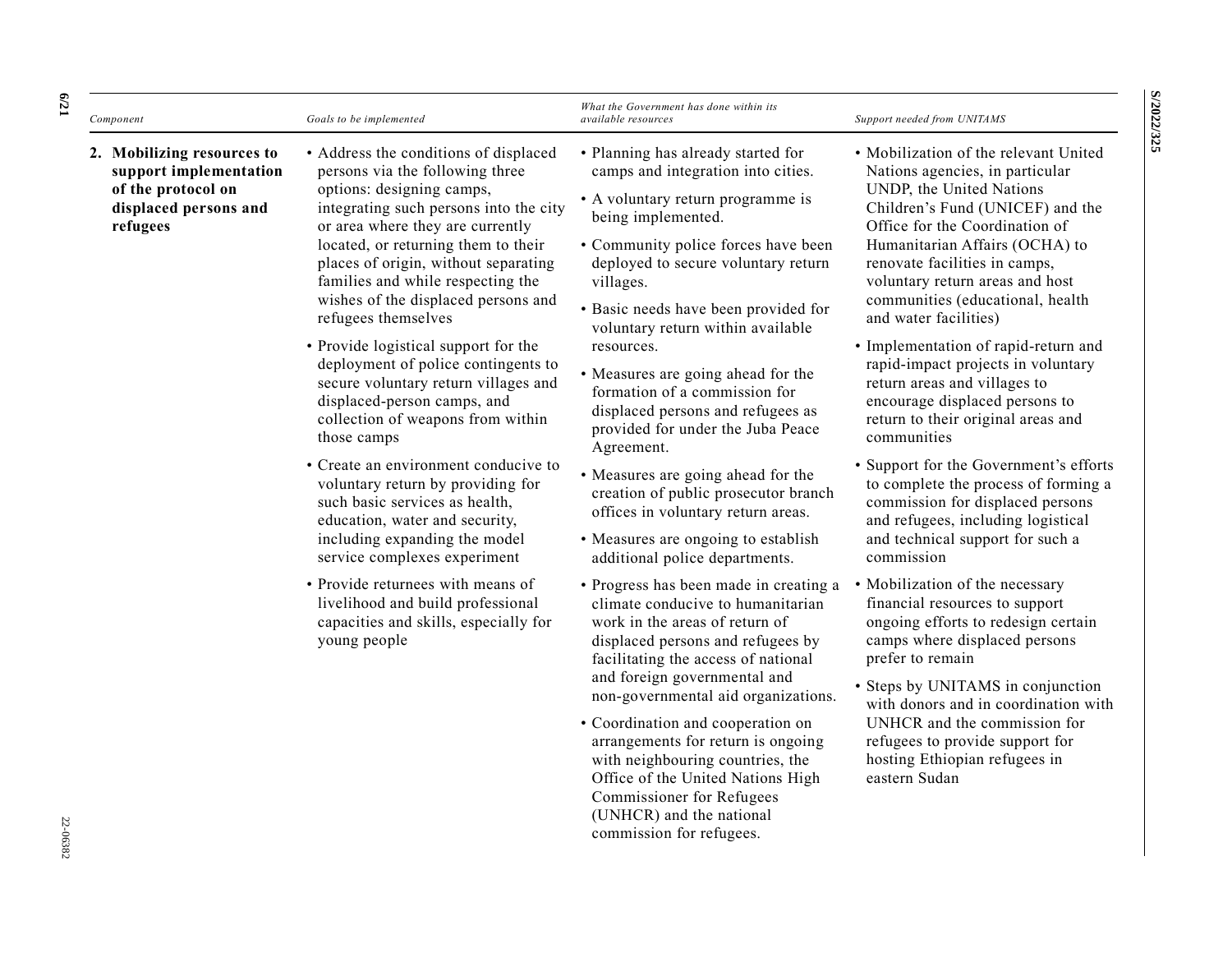| Component                                                                                                             | Goals to be implemented                                                                                                                                                                                                                                                                                                                                                                                                                                                                                                                                                                                                                                                                                                                                                                                                                                                                                                                                                                                                                                                                                                                                                                                                                                      | What the Government has done within its<br>available resources                                                                                                                                                                                                                                                                                                                                                                                                                                                                                                                                                                                                                                                                                                                                                                                                                                                                                                                                                                                                                                            | Support needed from UNITAMS                                                                                                                                                                                                                                                                                                                                                                                                                                                                                                                                                                                                                                                                                                                                                                                                                                                                                                                                                                                                                                                                                                                                                                           |
|-----------------------------------------------------------------------------------------------------------------------|--------------------------------------------------------------------------------------------------------------------------------------------------------------------------------------------------------------------------------------------------------------------------------------------------------------------------------------------------------------------------------------------------------------------------------------------------------------------------------------------------------------------------------------------------------------------------------------------------------------------------------------------------------------------------------------------------------------------------------------------------------------------------------------------------------------------------------------------------------------------------------------------------------------------------------------------------------------------------------------------------------------------------------------------------------------------------------------------------------------------------------------------------------------------------------------------------------------------------------------------------------------|-----------------------------------------------------------------------------------------------------------------------------------------------------------------------------------------------------------------------------------------------------------------------------------------------------------------------------------------------------------------------------------------------------------------------------------------------------------------------------------------------------------------------------------------------------------------------------------------------------------------------------------------------------------------------------------------------------------------------------------------------------------------------------------------------------------------------------------------------------------------------------------------------------------------------------------------------------------------------------------------------------------------------------------------------------------------------------------------------------------|-------------------------------------------------------------------------------------------------------------------------------------------------------------------------------------------------------------------------------------------------------------------------------------------------------------------------------------------------------------------------------------------------------------------------------------------------------------------------------------------------------------------------------------------------------------------------------------------------------------------------------------------------------------------------------------------------------------------------------------------------------------------------------------------------------------------------------------------------------------------------------------------------------------------------------------------------------------------------------------------------------------------------------------------------------------------------------------------------------------------------------------------------------------------------------------------------------|
| 3. Requirements for<br>implementation of the<br>protocol on transitional<br>justice (rule of law and<br>human rights) | • Ensure access to justice and the rule<br>of law and restore citizens'<br>confidence in justice institutions so<br>that in the event of dispute, conflict<br>or damages suffered, they will have<br>recourse to those institutions for<br>trial, litigation and adjudication in<br>accordance with the law instead of<br>taking the law into their own hands<br>• Affirm and promote a culture of the<br>rule of law and compliance with the<br>law, as well as a concept of human<br>security and that includes human<br>rights and good governance<br>• Instill the concept of the rule of law<br>and respect for the authority of the<br><b>State</b><br>• Avert lapses and disturbances in the<br>security situation and control<br>breaches<br>• Coordinate with the Office of the<br>United Nations High Commissioner<br>for Human Rights (OHCHR)<br>country office<br>• Deploy advisers on human rights<br>and the protection of civilians in<br>both civilian and police agencies to<br>perform advisory and coordination<br>functions to increase the degree and<br>effectiveness of protection<br>• Involve the private sector, civil<br>society and community groups in<br>supporting the protection of<br>civilians, particularly through civic | • Progress has been made in enacting<br>and amending laws relevant to this<br>component:<br>1. The 2021 Transitional Justice<br>Commission Act was enacted.<br>2. The 1991 Criminal Code was<br>amended by the addition of articles<br>on war crimes, crimes against<br>humanity, genocide and<br>aggression.<br>3. The Armed Forces Act was<br>amended by the addition of articles<br>having to do with international<br>humanitarian law.<br>• Relative progress has been made in<br>promoting and adhering to a culture<br>of the rule of law.<br>• Progress has been made in instilling<br>the concept of the rule of law and<br>the authority of the State.<br>• Coordination channels have been<br>developed with the OHCHR country<br>office and the country recently<br>hosted the Special Representative.<br>• The role of the police in preventive<br>work has been enhanced, and<br>women's police have been deployed<br>in some refugee camps.<br>• The number of women police<br>enlisted in the entire Sudan was<br>1,777 officers and 11,687<br>non-commissioned officers and<br>soldiers. | • Action in conjunction with donors to<br>provide resources for the payment of<br>compensation and reparations as a<br>basis for reconciliation<br>• Technical and logistical support to<br>complete the establishment of<br>prosecution branch offices in the<br>states<br>• Support for implementation of the<br>National Plan for the Protection of<br>Civilians in its two basic<br>components of field protection and<br>environmental protection<br>• Support for the establishment of<br>monitoring and early warning<br>mechanisms to avert tribal<br>confrontations<br>• Financial and in-kind resources for<br>police stations in the states to<br>conduct patrols and strengthen<br>community police volunteer<br>networks<br>• Provision by UNITAMS of donor<br>support to carry out awareness<br>campaigns, including the<br>commemoration of International<br>Human Rights Day, International<br>Women's Day, the World Day of<br>Social Justice and World Children's<br>Day in coordination with the<br>Ministry of Justice, the Ministry of<br>Social Development and OHCHR.<br>• Coordination between UNITAMS<br>and UNICEF to implement the field<br>survey proposal with a view to |

22-06382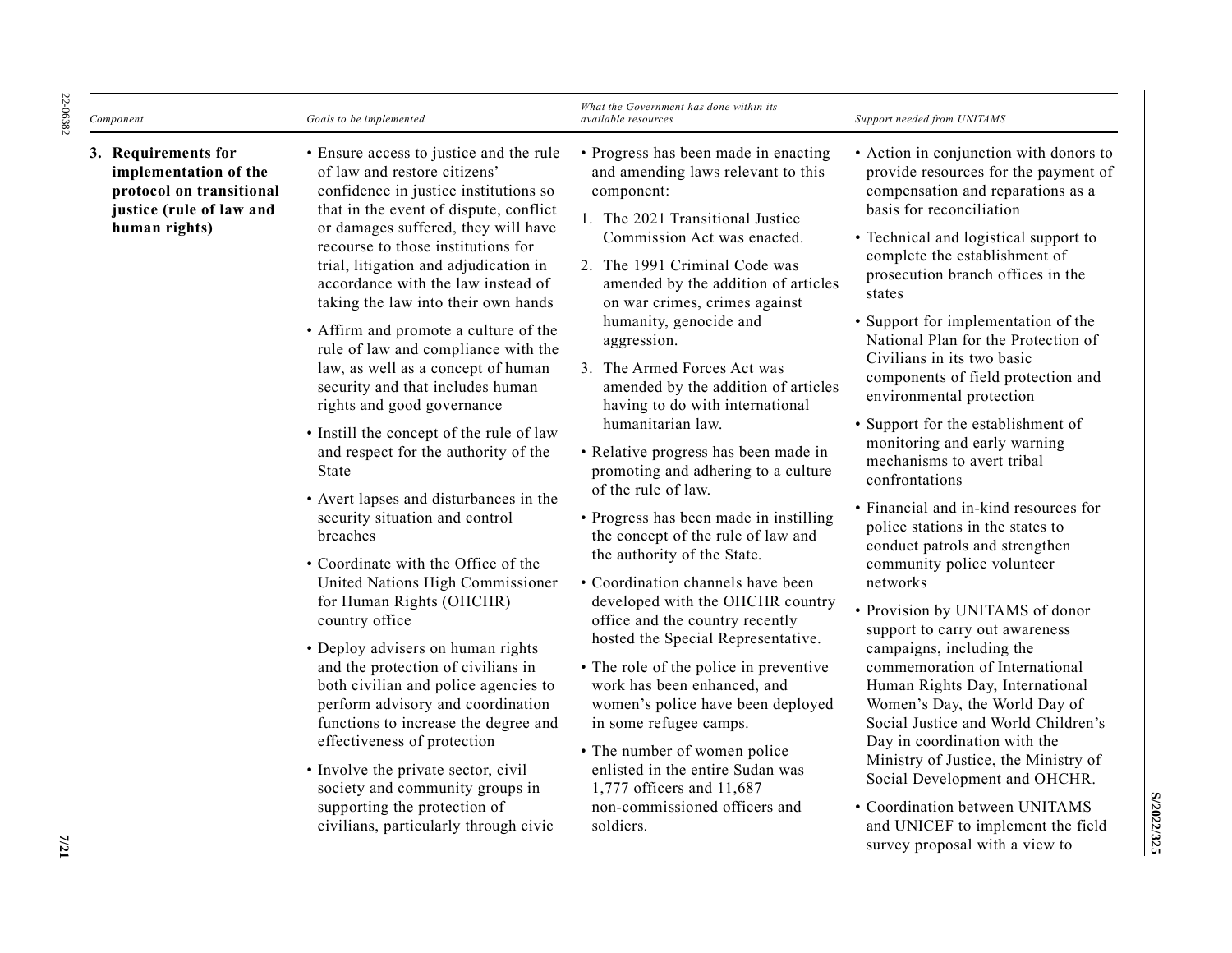| Component | Goals to be implemented                                                                                                                                                                                                                                                                                                                                                                      | What the Government has done within its<br>available resources                                                                                                                                                                                                                                                                                                                                                                                                                                                                                                                                                                                                                                                                                                                                             | Support needed from UNITAMS                                                                                                                                                                                          |
|-----------|----------------------------------------------------------------------------------------------------------------------------------------------------------------------------------------------------------------------------------------------------------------------------------------------------------------------------------------------------------------------------------------------|------------------------------------------------------------------------------------------------------------------------------------------------------------------------------------------------------------------------------------------------------------------------------------------------------------------------------------------------------------------------------------------------------------------------------------------------------------------------------------------------------------------------------------------------------------------------------------------------------------------------------------------------------------------------------------------------------------------------------------------------------------------------------------------------------------|----------------------------------------------------------------------------------------------------------------------------------------------------------------------------------------------------------------------|
|           | activities, capacity-building and<br>advocacy<br>• In accordance with the<br>environmental protection component<br>of the National Plan for the<br>Protection of Civilians, establish<br>centres to keep track of social<br>movement, analyze community<br>trends to avoid crises, and<br>operationalize early warning<br>networks and preventive measures to<br>forestall communal tensions | • The current status of deployment of<br>women's police in the Darfur states<br>is as follows: 188 in North Darfur<br>state, 137 in South Darfur state, 25<br>in Central Darfur state, 53 in East<br>Darfur state and 94 in West Darfur<br>state.<br>• Several training courses have been<br>held for women's police on the<br>subjects of gender issues, protection<br>of civilians, displaced persons and<br>voluntary return villages.                                                                                                                                                                                                                                                                                                                                                                  | incorporating human rights into<br>public and higher education<br>• An appeal by UNITAMS to<br>international partners to supply<br>OHCHR with what it needs to install<br>a system for networking with the<br>states |
|           | • Conduct local patrols and secure<br>humanitarian aid convoys<br>• Make use of community police<br>volunteers to increase participation<br>in spreading security, the rule of law<br>and crime prevention, especially<br>among displaced persons<br>• Realize greater levels of justice<br>through police investigations,<br>reporting of violations and<br>facilitated access to courts    | • Training courses for women's police<br>have also been held on the subjects<br>of prisons and corrections facilities,<br>criminal evidence and children's<br>rights.<br>• Progress has been made on the<br>component of field protection for<br>civilians by deploying the first<br>contingents of joint forces in the<br>Darfur states.<br>• There are ongoing efforts within<br>available resources to involve the<br>private sector and civil society in<br>supporting the protection of civilians<br>and building capacities in that area<br>as required.<br>• The role of civil administration has<br>been revived and operationalized in<br>the processes of reconciliation and<br>settlement of local disputes in<br>traditional inherited systems (judiya)<br>to bolster transitional justice and |                                                                                                                                                                                                                      |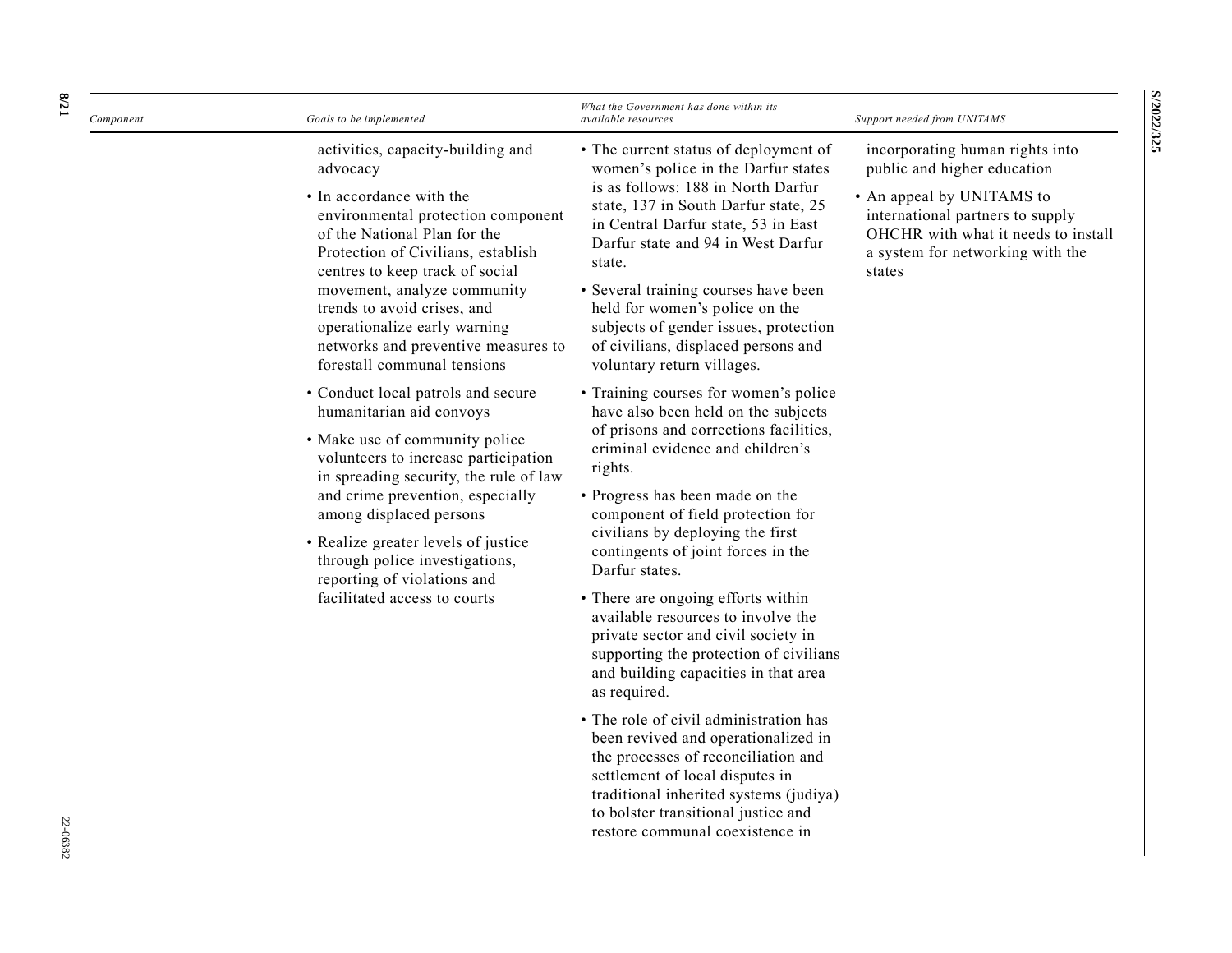| 22-06382 | Component                                        | Goals to be implemented                                                                                                                                                            | What the Government has done within its<br>available resources                                                                                                                                                                                                                                                                                                                                                       | Support needed from UNITAMS                                                                                                                       |
|----------|--------------------------------------------------|------------------------------------------------------------------------------------------------------------------------------------------------------------------------------------|----------------------------------------------------------------------------------------------------------------------------------------------------------------------------------------------------------------------------------------------------------------------------------------------------------------------------------------------------------------------------------------------------------------------|---------------------------------------------------------------------------------------------------------------------------------------------------|
|          |                                                  |                                                                                                                                                                                    | areas affected by tribal<br>confrontations, as it is less<br>expensive and produces outcomes<br>more widely acceptable to all parties<br>than any other justice system.                                                                                                                                                                                                                                              |                                                                                                                                                   |
|          |                                                  |                                                                                                                                                                                    | • The Government, within its<br>available resources, has established<br>specialized prosecutor offices for<br>families, children, public conditions,<br>consumer protection, and combating<br>corruption and human trafficking.<br>They will be added to the existing<br>prosecutor offices in Darfur, which<br>already has 32 offices with 68<br>prosecutors covering 54 local<br>communities in the Darfur states. |                                                                                                                                                   |
|          |                                                  |                                                                                                                                                                                    | • Efforts are ongoing to facilitate<br>access to justice by renovating and<br>establishing new rural courts where<br>litigation can be conducted.                                                                                                                                                                                                                                                                    |                                                                                                                                                   |
|          |                                                  |                                                                                                                                                                                    | • Deployment of police has been<br>stepped up in every locality in the<br>Darfur states at police stations, posts<br>and checkpoints.                                                                                                                                                                                                                                                                                |                                                                                                                                                   |
|          | 4. Provide resources to<br>support capacity-     | • Raise capacities in the following<br>areas:                                                                                                                                      | • Within available resources, progress<br>has been made in providing<br>requirements for legal proceedings<br>in accordance with the law.                                                                                                                                                                                                                                                                            | • Joint training workshops with the<br>relevant United Nations capacity-<br>building organizations and agencies<br>in the areas of international, |
|          | building for judicial and<br>police institutions | • Techniques and skills for<br>investigation and indictment;                                                                                                                       |                                                                                                                                                                                                                                                                                                                                                                                                                      |                                                                                                                                                   |
|          |                                                  | • Progress has been made in<br>• Guarantees of fair trial in<br>investigation of cybercrimes.<br>accordance with the law;<br>• Training workshops have been<br>• Criminal justice; |                                                                                                                                                                                                                                                                                                                                                                                                                      | humanitarian and human rights law<br>• Provision of the necessary financial                                                                       |
|          |                                                  |                                                                                                                                                                                    | organized in the areas of combating                                                                                                                                                                                                                                                                                                                                                                                  | and technical resources to establish<br>and operationalize a transitional                                                                         |
| 1776     |                                                  | • The international human rights legal<br>framework;                                                                                                                               | organized crime, human trafficking<br>and illegal immigration.                                                                                                                                                                                                                                                                                                                                                       | justice commission and mechanisms<br>for implementing the protocol on<br>reconciliation and reparations                                           |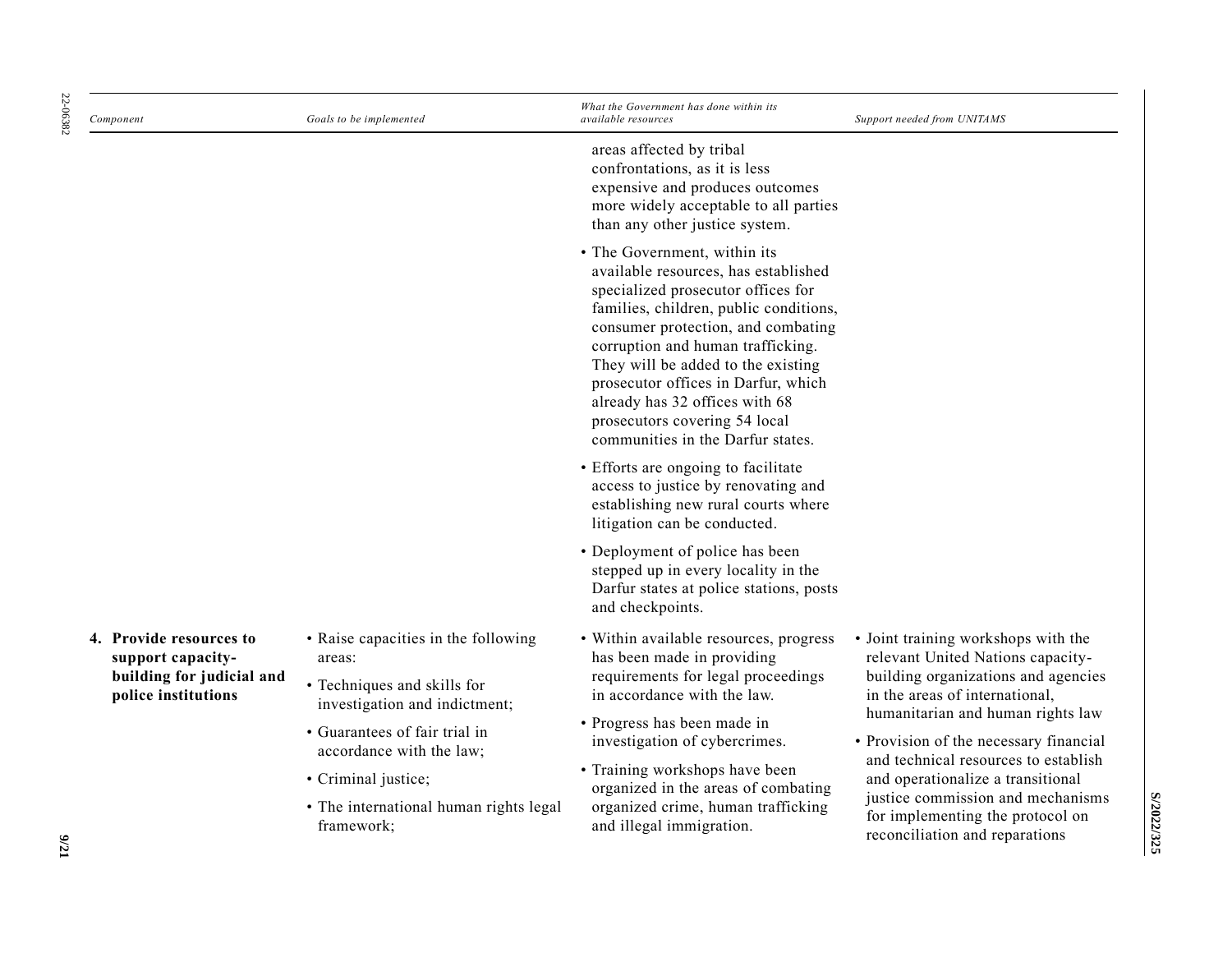| 10/21<br>Component | Goals to be implemented                                                                                                                                                                                                                                                                                                                                                                                                                                                                                                                                                                                                                                                                                                                                                                                                                                                                                                                                                                                                                                                                                                                                                                                                                    | What the Government has done within its<br>available resources                                                                                                                                                                                                                                                                                                                                                                                                                                                                                                                                                                                                                                                                                                                                                                                                                                                                                                                                                                                                                                                                                                                                                                                                                | Support needed from UNITAMS                                                                                                                                                                                                                                                                                                                                                                                                                                                                                                                                  |
|--------------------|--------------------------------------------------------------------------------------------------------------------------------------------------------------------------------------------------------------------------------------------------------------------------------------------------------------------------------------------------------------------------------------------------------------------------------------------------------------------------------------------------------------------------------------------------------------------------------------------------------------------------------------------------------------------------------------------------------------------------------------------------------------------------------------------------------------------------------------------------------------------------------------------------------------------------------------------------------------------------------------------------------------------------------------------------------------------------------------------------------------------------------------------------------------------------------------------------------------------------------------------|-------------------------------------------------------------------------------------------------------------------------------------------------------------------------------------------------------------------------------------------------------------------------------------------------------------------------------------------------------------------------------------------------------------------------------------------------------------------------------------------------------------------------------------------------------------------------------------------------------------------------------------------------------------------------------------------------------------------------------------------------------------------------------------------------------------------------------------------------------------------------------------------------------------------------------------------------------------------------------------------------------------------------------------------------------------------------------------------------------------------------------------------------------------------------------------------------------------------------------------------------------------------------------|--------------------------------------------------------------------------------------------------------------------------------------------------------------------------------------------------------------------------------------------------------------------------------------------------------------------------------------------------------------------------------------------------------------------------------------------------------------------------------------------------------------------------------------------------------------|
| 22-06382           | • Cybercrime investigation;<br>• Investigative skills for combating<br>cross-border organized crime,<br>terrorism, human trafficking, drugs,<br>illegal immigration and money-<br>laundering.<br>• Enhance international cooperation<br>between the Office of the Public<br>Prosecutor and the relevant regional<br>and international organizations<br>• Conduct workshops on international<br>humanitarian law and human rights,<br>and incorporate those subjects into<br>curricula and training in collaboration<br>with international organizations such<br>as the International Committee of the<br>Red Cross (ICRC)<br>• Implement capacity-building<br>programmes to reinforce the rule of<br>law and accountability, and prevent<br>impunity, failure to comply with<br>rules of engagement and conduct,<br>and excessive use of force<br>· Close coordination between regular<br>forces and consolidation of their<br>functions with a view to enhancing<br>protection of civilians<br>• Complete the publication of the laws<br>of the Sudan on CD-ROM, and<br>continue to update publication of the<br>Official Gazette and periodic<br>legislative supplements<br>• Approved by the Sudan for the<br>purpose of recommendation | • Progress has been made in<br>cooperation between the Office of<br>the Public Prosecutor and regional<br>and international organizations.<br>• Work is under way on the formation<br>of a transitional justice commission<br>as provided for in the Juba Peace<br>Agreement.<br>• Mechanisms have been established<br>for implementation of the protocol<br>on reconciliation, including a<br>reparations fund.<br>• The Ministry of Justice has prepared<br>an integrated plan for 2022 that<br>includes several projects in the<br>sectors of governance and<br>administration and social and<br>cultural development. There were 59<br>projects overall, targeting judicial<br>and legal aspects to keep pace with<br>the reform process in the State in<br>line with local and international<br>standards, including ongoing review<br>of laws to harmonize them with the<br>Constitution and international<br>conventions ratified by the Sudan.<br>• The recommendations of the<br>universal periodic review conducted<br>by the Human Rights Council are<br>being implemented. Ongoing<br>consideration is being given to<br>international and regional human<br>rights conventions not yet ratified by<br>the Sudan for the purpose of<br>providing recommendations. | attached to the Juba Peace<br>Agreement<br>• Action in conjunction with United<br>Nations agencies to provide support<br>for an integrated computer system to<br>link the Ministry of Justice, the<br>Office of the Public Prosecutor and<br>its specialized departments with the<br>states, and support for efforts to shift<br>from traditional to computer systems<br>in order to implement an<br>e-government system<br>• Action in coordination with UNDP<br>and UNICEF to hold joint<br>workshops with the Institute of<br>Judicial and Legal Sciences |

**S/2022/325**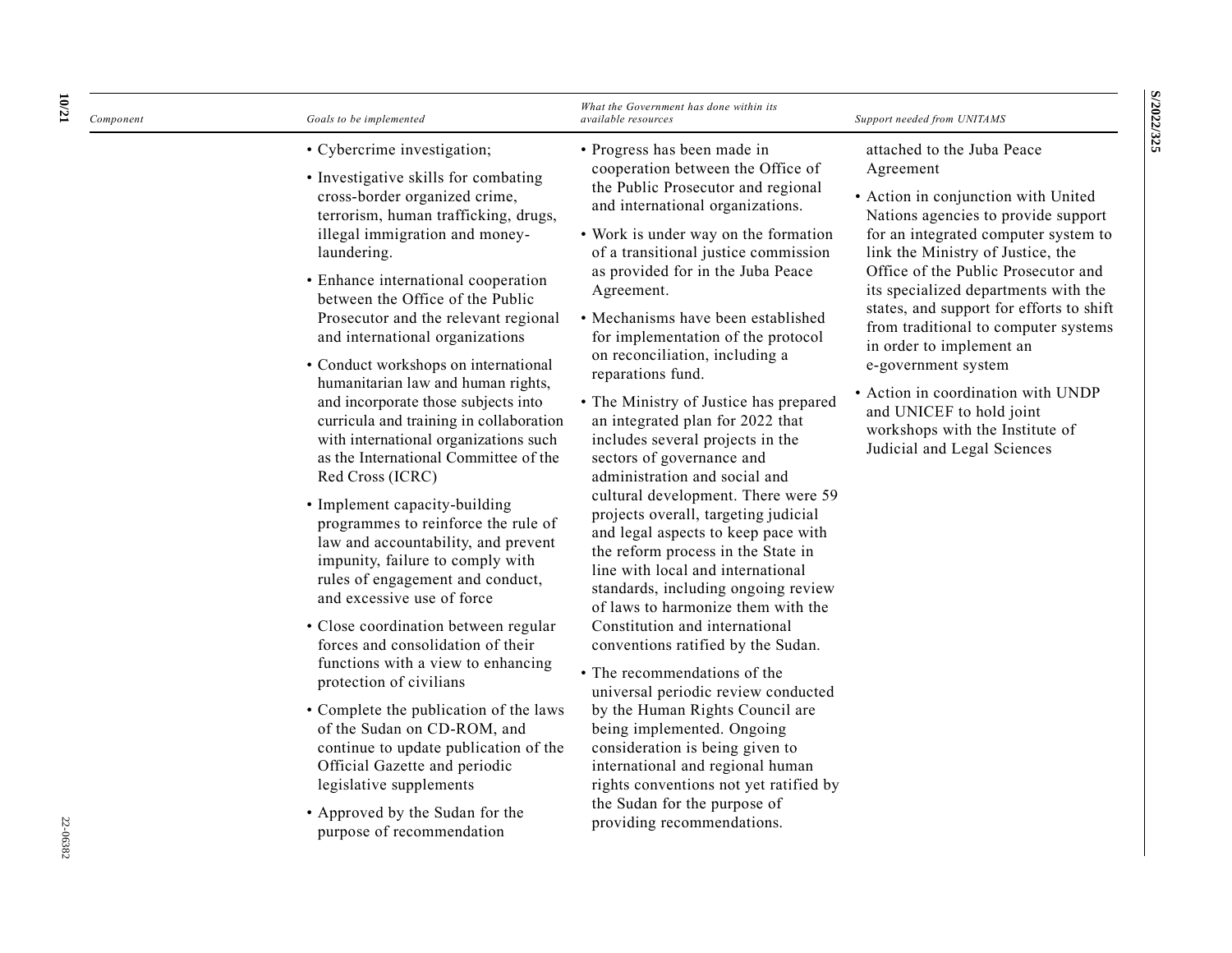| Component                                                                                                                                          | Goals to be implemented                                                                                                                                                                                                                                                                                                                                                                                                                                                                                                                                                                                                                                                                                                                                                                                                                                                                                                                                                                                                                                                                                                                                                                                 | What the Government has done within its<br>available resources                                                                                                                                                                                                                                                                                                                                                                                                                                                                                                                                                                                                                                                                                                                                                                                                                                                                                                                                                                                                                                                                                                                                                           | Support needed from UNITAMS                                                                                                                                                                                                                                                                                                                                                                                                                                                                                                                                                                                                                                                                                                                                                                                                                                                                                                                                                                                                                                                                                                                                                                                                                                                                                                |
|----------------------------------------------------------------------------------------------------------------------------------------------------|---------------------------------------------------------------------------------------------------------------------------------------------------------------------------------------------------------------------------------------------------------------------------------------------------------------------------------------------------------------------------------------------------------------------------------------------------------------------------------------------------------------------------------------------------------------------------------------------------------------------------------------------------------------------------------------------------------------------------------------------------------------------------------------------------------------------------------------------------------------------------------------------------------------------------------------------------------------------------------------------------------------------------------------------------------------------------------------------------------------------------------------------------------------------------------------------------------|--------------------------------------------------------------------------------------------------------------------------------------------------------------------------------------------------------------------------------------------------------------------------------------------------------------------------------------------------------------------------------------------------------------------------------------------------------------------------------------------------------------------------------------------------------------------------------------------------------------------------------------------------------------------------------------------------------------------------------------------------------------------------------------------------------------------------------------------------------------------------------------------------------------------------------------------------------------------------------------------------------------------------------------------------------------------------------------------------------------------------------------------------------------------------------------------------------------------------|----------------------------------------------------------------------------------------------------------------------------------------------------------------------------------------------------------------------------------------------------------------------------------------------------------------------------------------------------------------------------------------------------------------------------------------------------------------------------------------------------------------------------------------------------------------------------------------------------------------------------------------------------------------------------------------------------------------------------------------------------------------------------------------------------------------------------------------------------------------------------------------------------------------------------------------------------------------------------------------------------------------------------------------------------------------------------------------------------------------------------------------------------------------------------------------------------------------------------------------------------------------------------------------------------------------------------|
| 5. Logistical support and<br>capacity-building for full<br>implementation of the<br><b>National Plan for the</b><br><b>Protection of Civilians</b> | • Implement physical protection<br>measures in response to any attacks<br>on civilians or community clashes<br>through patrols, operational<br>activities and separation of the<br>parties involved<br>• Upgrade the five army divisions in<br>Darfur and their technical support<br>brigades to give them the<br>capabilities needed for the necessary<br>geographical coverage and rapid<br>access to any area or particular point<br>for appropriate intervention in case<br>of emergency<br>• Support from the armed forces for<br>civil defence forces in rescuing and<br>providing assistance to civilians<br>affected by environmental<br>emergencies such as floods and<br>landslides<br>• Complete the establishment of<br>regular training camps for troops in<br>accordance with international human<br>rights standards, and prepare joint<br>training plans<br>• Provide training and capacity-<br>building for troops to protect<br>civilians, including the areas of the<br>protection environment, awareness-<br>raising and early warning systems<br>for civil conflicts<br>• Government efforts to implement<br>education projects as a component<br>of the protection environment to | • The Government is now working to<br>complete operationalization of state<br>headquarters for the force<br>• The Government has completed the<br>first and second phases of the arms<br>collection campaign, and now plans<br>to implement the third phase.<br>• Within its resources, the<br>Government has been able to<br>implement many aspects of the<br>National Plan for the Protection of<br>Civilians in relation to strengthening<br>the protection environment itself.<br>• To date, the Government has<br>submitted three progress reports on<br>the implementation status of the<br>National Plan for the Protection of<br>Civilians to the President of the<br>Security Council, with a copy to the<br>Chair of the Security Council<br>Committee established pursuant to<br>resolution $1591$ (2005) concerning<br>the Sudan and the relevant<br>resolutions on Darfur.<br>• The High Mechanism for the<br>Protection of Civilians conducted a<br>field visit to three Darfur states<br>(North Darfur, Central Darfur and<br>South Darfur). Its next visit to<br>Darfur is scheduled to be carried out<br>soon to identify a headquarters and<br>locations for deploying troops to<br>protect civilians. | • Support for providing the basic<br>needs for completion of the branch<br>headquarters of the National<br>Mechanism for the Protection of<br>Civilians (Civilian Protection Force)<br>in the five Darfur states<br>• Provision of support, in accordance<br>with section II of the Programme of<br>Action to Prevent, Combat and<br>Eradicate the Illicit Trade in Small<br>Arms and Light Weapons in All Its<br>Aspects, to implement the third<br>phase of the campaign to collect<br>illegal weapons and vehicles<br>• Logistical and technical support for<br>police departments in the states,<br>including support for the<br>rehabilitation of guard units, the<br>construction of community police<br>stations and the provision of<br>necessary equipment<br>• Organization of joint workshops<br>with relevant United Nations<br>agencies to exchange expertise in<br>the area of forensic laboratories and<br>training of trainers, particularly in<br>the field of international<br>humanitarian law and human rights<br>law, on investigation of crimes<br>involving women and children<br>• Support from UNITAMS, in<br>coordination with the World Health<br>Organization (WHO), for reform of<br>the health system in the Sudan<br>through implementation of the<br>intervention strategy designed by the |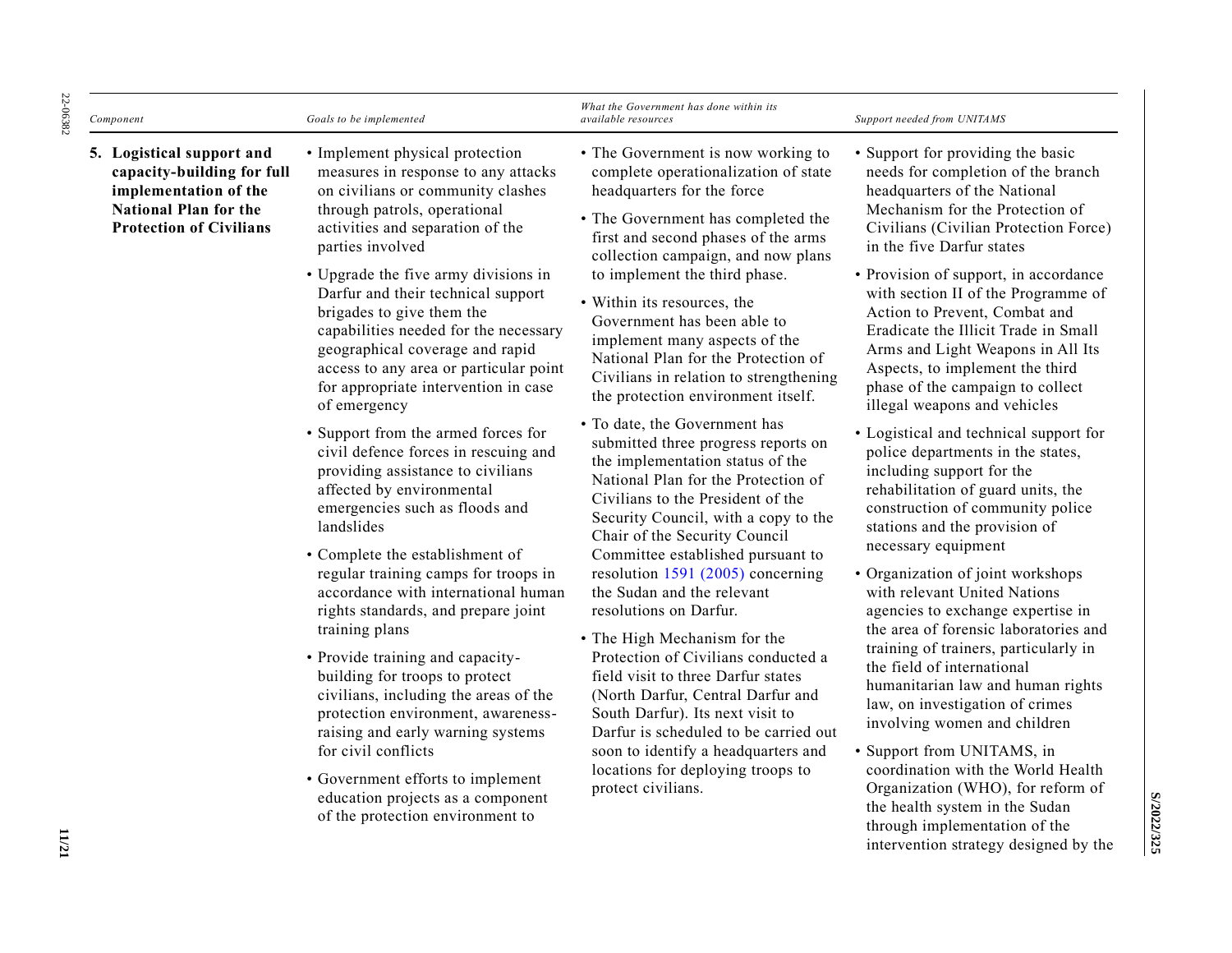| Component | Goals to be implemented                                                                         | What the Government has done within its<br><i>available resources</i> | Support needed from UNITAMS                                                                                                                                                                               |
|-----------|-------------------------------------------------------------------------------------------------|-----------------------------------------------------------------------|-----------------------------------------------------------------------------------------------------------------------------------------------------------------------------------------------------------|
|           | ensure seating capacity, textbook<br>supplies and classroom renovation                          |                                                                       | Ministry of Health for reform in<br>conflict-affected areas in the Sudan                                                                                                                                  |
|           | • Implement census-based surveys to<br>map out the establishment and<br>distribution of schools |                                                                       | • Provision of technical support for<br>health coverage through the public<br>health-care programme throughout                                                                                            |
|           | • Install a network link between the<br>capital and the states                                  |                                                                       | the country, with a focus on conflict-<br>affected areas                                                                                                                                                  |
|           |                                                                                                 |                                                                       | • Mobilization in conjunction with<br>international partners and the<br>relevant agencies and organizations,<br>particularly WHO, to carry out<br>immunization campaigns against the<br>COVID-19 pandemic |
|           |                                                                                                 |                                                                       | • Provision of support through<br>coordination among UNITAMS,<br>WHO and UNICEF to implement<br>the consolidated health sector plan<br>and the national health sector<br>strategy for 2022-2024           |
|           |                                                                                                 |                                                                       | • Provision of support to build the<br>capacities of the health system to<br>make it into a flexible system that<br>achieves universal coverage and is<br>responsive to health emergencies                |
|           |                                                                                                 |                                                                       | · Support from UNITAMS, in<br>coordination with UNICEF, for<br>ongoing efforts to rehabilitate the<br>education system, including<br>curricula and training programmes                                    |
|           |                                                                                                 |                                                                       |                                                                                                                                                                                                           |
|           |                                                                                                 |                                                                       |                                                                                                                                                                                                           |

**S/2022/325 S/2022/325**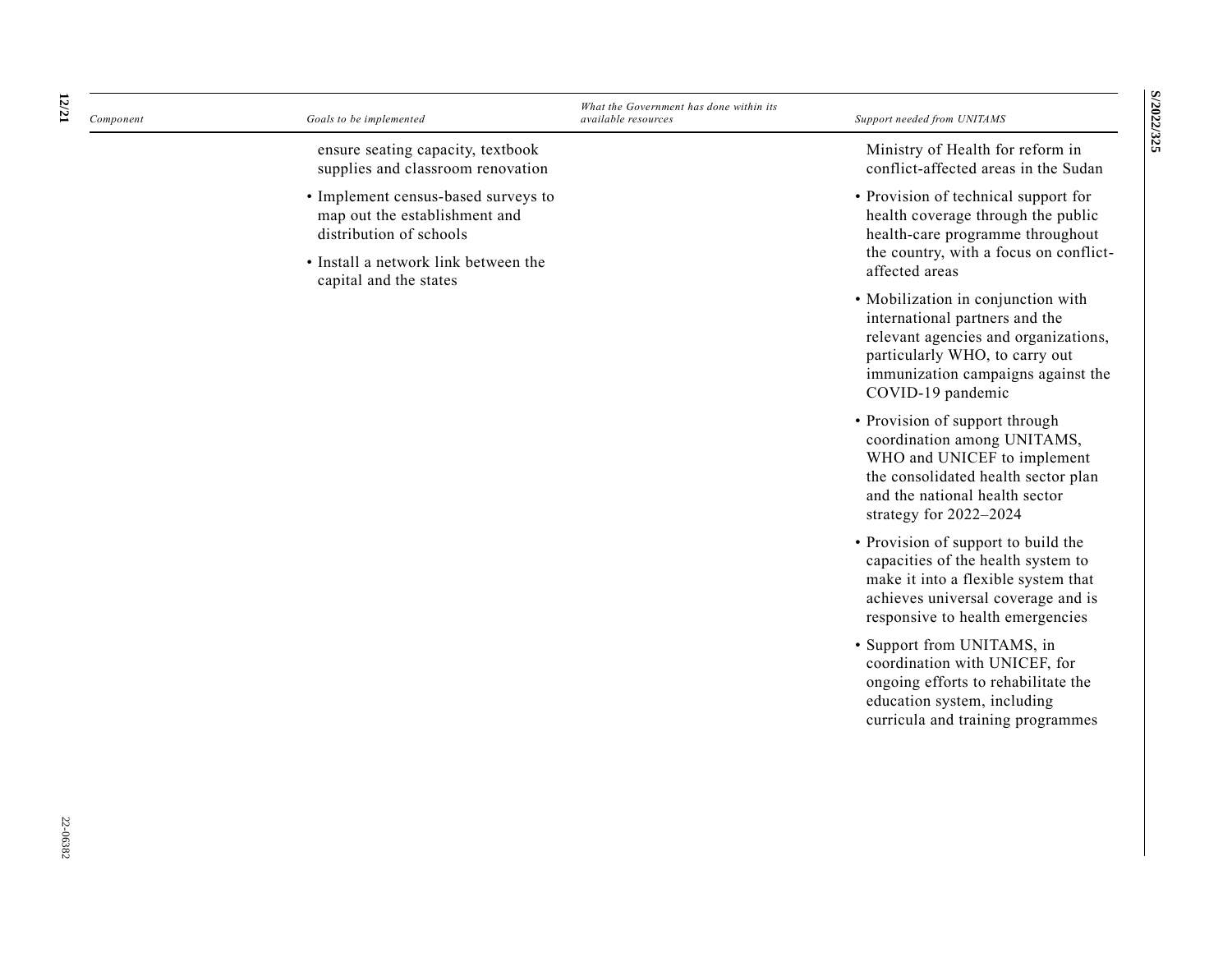| Component                                                                                                | Goals to be implemented                                                                                                                                                                                                                                                                                                                                                                                                                                                                                                                                                                                                                                                                                                                                                                                                                                                                                                                                                                                                                                                                                                                       | What the Government has done within its<br><i>available resources</i>                                                                                                                                                                                                                                                                                                                                                                                                                                                                                                                                                                                                                                                                                                                                                                                                                                                                                                                                                                                                                                                                                                                                                                                                                                                          | Support needed from UNITAMS                                                                                                                                                                                                                                                                                                                                                                                                                                                                                                                                                                                                                                                                                                                                                                                                                                                                                                                                                                                                                                                                                                                                                                                                                                        |
|----------------------------------------------------------------------------------------------------------|-----------------------------------------------------------------------------------------------------------------------------------------------------------------------------------------------------------------------------------------------------------------------------------------------------------------------------------------------------------------------------------------------------------------------------------------------------------------------------------------------------------------------------------------------------------------------------------------------------------------------------------------------------------------------------------------------------------------------------------------------------------------------------------------------------------------------------------------------------------------------------------------------------------------------------------------------------------------------------------------------------------------------------------------------------------------------------------------------------------------------------------------------|--------------------------------------------------------------------------------------------------------------------------------------------------------------------------------------------------------------------------------------------------------------------------------------------------------------------------------------------------------------------------------------------------------------------------------------------------------------------------------------------------------------------------------------------------------------------------------------------------------------------------------------------------------------------------------------------------------------------------------------------------------------------------------------------------------------------------------------------------------------------------------------------------------------------------------------------------------------------------------------------------------------------------------------------------------------------------------------------------------------------------------------------------------------------------------------------------------------------------------------------------------------------------------------------------------------------------------|--------------------------------------------------------------------------------------------------------------------------------------------------------------------------------------------------------------------------------------------------------------------------------------------------------------------------------------------------------------------------------------------------------------------------------------------------------------------------------------------------------------------------------------------------------------------------------------------------------------------------------------------------------------------------------------------------------------------------------------------------------------------------------------------------------------------------------------------------------------------------------------------------------------------------------------------------------------------------------------------------------------------------------------------------------------------------------------------------------------------------------------------------------------------------------------------------------------------------------------------------------------------|
| <b>6. Mobilization resources</b><br>to support disarmament,<br>demobilization and<br>reintegration (DDR) | • Implement DDR operations in<br>accordance with the protocol on<br>security arrangements attached to<br>the Juba Peace Agreement<br>• Complete demobilization and<br>reintegration of remaining members<br>of the armed movements that signed<br>the peace agreements<br>• Regulate weapons possession legally<br>and restrict it to regular forces while<br>controlling the circulation of light<br>and small weapons under the<br>Weapons and Ammunition Act<br>• Control weapons in order to prevent<br>their use in community and tribal<br>conflicts and to reduce crime and<br>other negative impacts on the<br>security situation, check the flow of<br>weapons, including small arms and<br>light weapons, into displaced<br>persons camps, and prohibit the<br>recruitment of children from within<br>the camps<br>• Enforce the decisions of the<br>National Disarmament Commission<br>and impound illegal vehicles<br>• Coordinate among the armed forces<br>with the police, the Rapid Support<br>Forces and general intelligence to<br>address illegal immigration and drug<br>activities, including cross-border<br>activities | • To date, the Government has<br>integrated some 1,800 fighters under<br>the Juba Peace Agreement; they are<br>now in military training.<br>• An additional 200 fighters are<br>currently undergoing integration.<br>• In the Blue Nile and South Kordofan<br>areas, some 5,315 fighters have been<br>integrated.<br>• The first phase of the arms<br>collection campaign was completed<br>voluntarily with special national<br>resources. Some 300,000 weapons<br>were destroyed in the presence of<br>representatives of United Nations<br>organizations, international<br>organizations and accredited<br>ambassadors in Khartoum. The State<br>has now initiated the third phase,<br>which is the collection of weapons<br>under the Arms and Ammunition<br>Act. To date, some 350,000 weapons<br>have been collected and will be<br>destroyed in the same manner.<br>• Within its resources, the<br>Government has established four<br>demobilization and reintegration<br>camps in the Kordofan states: two in<br>Kaduqli and one each in Dalang and<br>Abyad. Three camps have been set<br>up in Blue Nile state: two in<br>Damazin and one in Rusayris. That<br>is in addition to a camp in Khartoum<br>and another in Kassala. There are<br>nine camps in the Darfur states:<br>three in South Darfur, one in central | • Mobilization by UNITAMS of the<br>necessary resources to support<br>completion of DDR operations as an<br>implementation priority of the<br>protocol on security arrangements<br>• Mobilization by UNITAMS of the<br>international community to support<br>the completion of the national<br>campaign to collect illegal weapons<br>and vehicles<br>• Mobilization by UNITAMS in<br>conjunction with the international<br>community, particularly donors, to<br>provide technical and logistical<br>support, including building and<br>developing capacities to combat<br>illegal migration associated with<br>cross-border crime, particularly<br>arms smuggling and human<br>trafficking<br>• Coordination with United Nations<br>agencies, particularly UNDP and the<br>World Food Programme (WFP), to<br>provide necessary support to<br>demobilization centres in<br>accordance with United Nations<br>guiding principles for DDR<br>• Support from UNITAMS, in<br>coordination with the United<br>Nations Office for Disarmament<br>Affairs for what is known as the<br>Demobilization, Reintegration and<br>Arms Management (DREAM)<br>database of demobilized individuals'<br>personal data, including education<br>level and social status, with a view |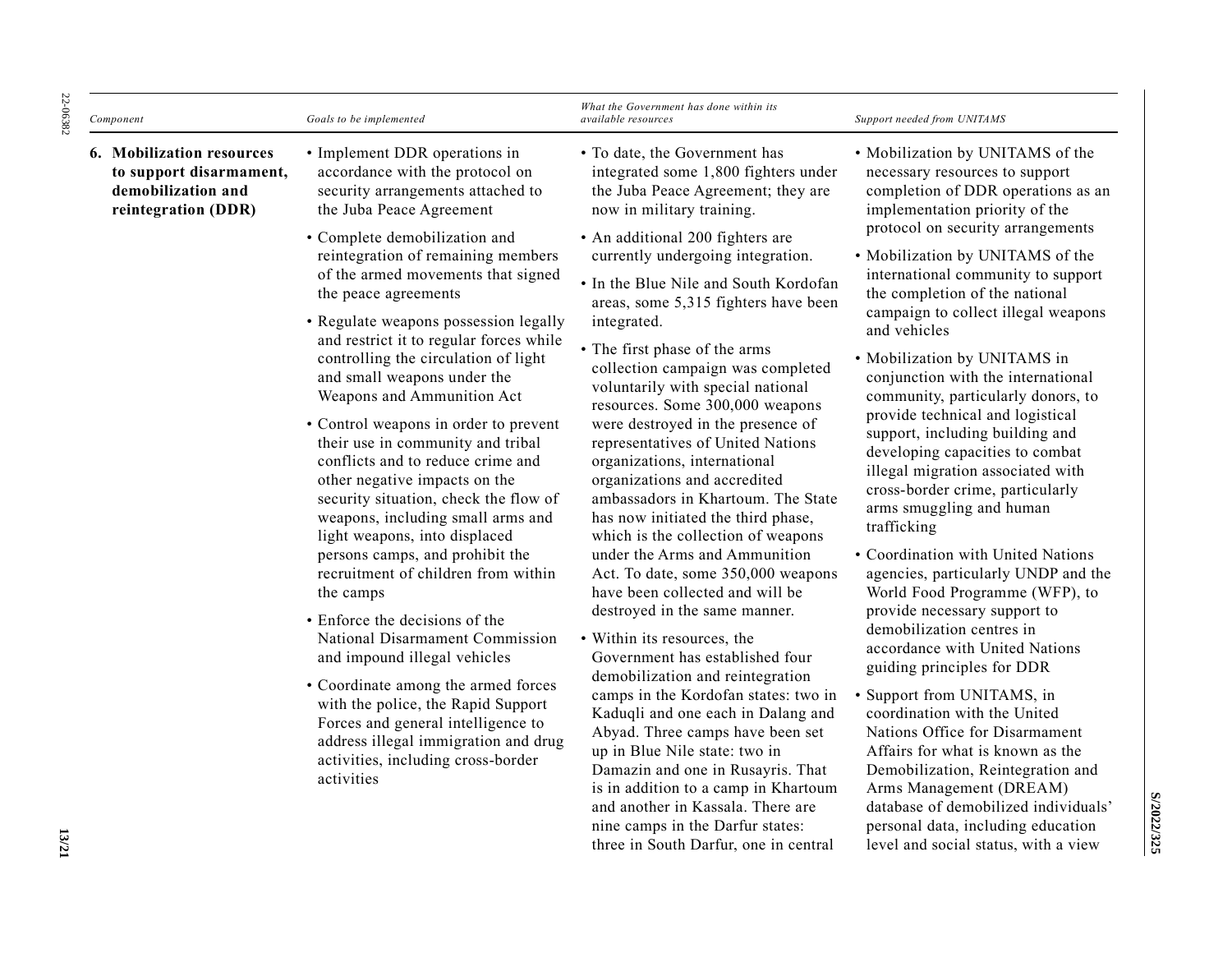| Component                                             | Goals to be implemented                                                                                                                                                                                                                                                                                                                                                      | What the Government has done within its<br><i>available resources</i>                                                                         | Support needed from UNITAMS                                                                                                                                                                                                                           |
|-------------------------------------------------------|------------------------------------------------------------------------------------------------------------------------------------------------------------------------------------------------------------------------------------------------------------------------------------------------------------------------------------------------------------------------------|-----------------------------------------------------------------------------------------------------------------------------------------------|-------------------------------------------------------------------------------------------------------------------------------------------------------------------------------------------------------------------------------------------------------|
|                                                       |                                                                                                                                                                                                                                                                                                                                                                              | Darfur, one in North Darfur, one in<br>East Darfur and three in West<br>Darfur.                                                               | to them being integrated and issued<br>what is known as a DDRID card                                                                                                                                                                                  |
|                                                       |                                                                                                                                                                                                                                                                                                                                                                              | • The Government of Sudan has<br>implemented stabilization and<br>community security projects in host<br>communities in Darfur and the Two    | • Mobilization by UNITAMS of the<br>resources needed to provide food<br>and cash packages in accordance<br>with the DREAM database and then<br>initiate the integration process                                                                       |
|                                                       |                                                                                                                                                                                                                                                                                                                                                                              | Areas to settle members of armed<br>movements that signed the Juba<br>Peace Agreement.                                                        | • Mobilization by UNITAMS of<br>donors to provide alternative<br>enterprises for integrated persons.<br>These are small rapid-return projects<br>in agriculture, livestock cultivation<br>and, to a lesser extent, commerce                           |
| 7. Support for national<br>human rights<br>mechanisms | • Institutional support for the Unit for<br>Combating Violence against Women<br>and Children of the Ministry of<br>Social Development as a mechanism                                                                                                                                                                                                                         | • Family and child prosecutor offices<br>have been set up alongside the office<br>of the Director-General of the<br>Special Court for Darfur. | • Provision of technical support and<br>capacity-building for national<br>human rights mechanisms, including<br>awareness-raising and training                                                                                                        |
|                                                       | to coordinate between the relevant<br>national ministries, the States, civil<br>society organizations and United<br>Nations organizations                                                                                                                                                                                                                                    | • Progress has been made in<br>operationalizing a unit to combat<br>violence against women.                                                   | • Broadcast of programmes on the<br>protection of women and children on<br>state radio stations, Radio Sahirun,                                                                                                                                       |
|                                                       | • Work to compile a national database<br>and offer capacity-building and<br>specialized training for personnel                                                                                                                                                                                                                                                               | • A review has been done of articles<br>in the Criminal Code on rape and<br>adultery.                                                         | Radio Biladi, Armed Forces Radio,<br>university radio stations, Radio<br>Salam, national radio, and television<br>channels<br>• Support for ongoing efforts to train<br>more female social workers to work<br>with women in displaced-person<br>camps |
|                                                       | working in the field of protection,<br>• Article 141 criminalizing female<br>and spread awareness of the dangers<br>of violence against women and<br>the Code.<br>children and ways of combating it<br>• Progress has been made on<br>• Review article 149 of the 1991<br>complying with the framework<br>agreement signed between the<br>Criminal Code on rape and adultery | genital mutilation has been added to                                                                                                          |                                                                                                                                                                                                                                                       |
|                                                       |                                                                                                                                                                                                                                                                                                                                                                              |                                                                                                                                               |                                                                                                                                                                                                                                                       |
|                                                       | • Add a provision on sexual<br>harassment to Article 151                                                                                                                                                                                                                                                                                                                     | Government of Sudan and the<br>Special Representative of the<br>Secretary-General on Sexual<br>Violence in Conflict.                          |                                                                                                                                                                                                                                                       |

**S/2022/325 S/2022/325**

**14**

**/21**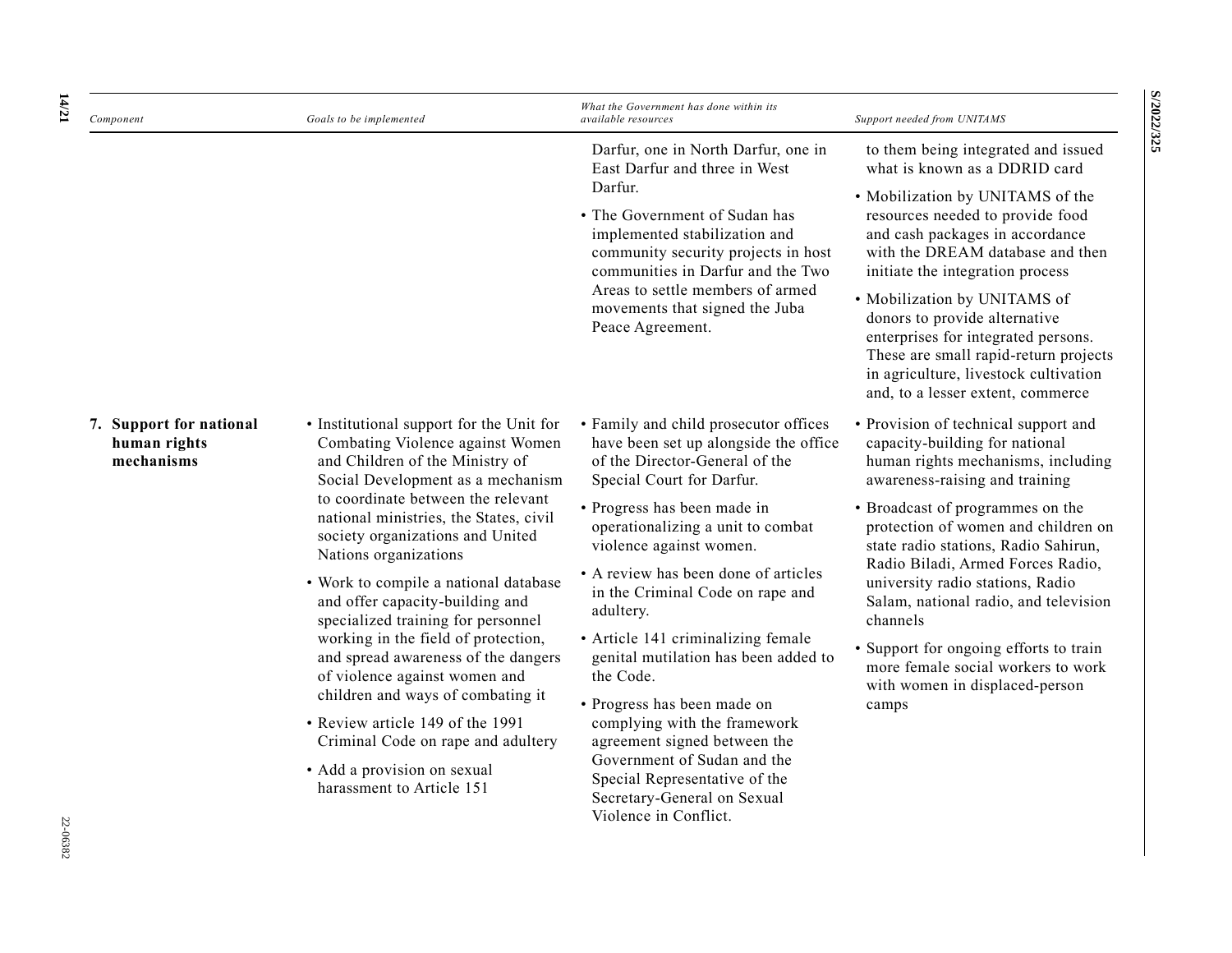| 22-06382<br>Component                                                                                 | Goals to be implemented                                                                                                                                                                                                                                                                                                                                                                                                                                                       | What the Government has done within its<br><i>available resources</i>                                                                                                                                                                                                                                                                                                                                                                                                                                                                        | Support needed from UNITAMS                                                                                                                                                                                                                                                                                                                                                                    |
|-------------------------------------------------------------------------------------------------------|-------------------------------------------------------------------------------------------------------------------------------------------------------------------------------------------------------------------------------------------------------------------------------------------------------------------------------------------------------------------------------------------------------------------------------------------------------------------------------|----------------------------------------------------------------------------------------------------------------------------------------------------------------------------------------------------------------------------------------------------------------------------------------------------------------------------------------------------------------------------------------------------------------------------------------------------------------------------------------------------------------------------------------------|------------------------------------------------------------------------------------------------------------------------------------------------------------------------------------------------------------------------------------------------------------------------------------------------------------------------------------------------------------------------------------------------|
|                                                                                                       | • Add a provision criminalizing<br>female genital mutilation to Article<br>141<br>• Comply with the framework                                                                                                                                                                                                                                                                                                                                                                 | • Efforts are under way to make use of<br>civil society networks and<br>mechanisms to address issues<br>relating to violence against women.                                                                                                                                                                                                                                                                                                                                                                                                  |                                                                                                                                                                                                                                                                                                                                                                                                |
|                                                                                                       | agreement signed between the<br>Government of Sudan and the<br>Special Representative of the<br>Secretary-General on Sexual<br>Violence in Conflict<br>• Make maximum use in the Darfur<br>states of women police officers who<br>have been trained in international<br>law, human rights and the protection<br>of civilians, especially women<br>• Produce radio and television<br>broadcasts to raise awareness of the<br>importance of combating violence<br>against women | • Plans have been implemented in the<br>Darfur states to combat violence<br>against women based on the national<br>plan and drafted by local committees<br>and to hold awareness workshops in<br>the Darfur states and local<br>communities.<br>• Activities have been organized on<br>the topics of combating violence<br>against women, national and<br>international laws guaranteeing<br>women protection, legal protection<br>measures, victims' rights, and<br>violence against women in<br>international, regional and local<br>laws. |                                                                                                                                                                                                                                                                                                                                                                                                |
|                                                                                                       |                                                                                                                                                                                                                                                                                                                                                                                                                                                                               | • The strategy on Security Council<br>1325 on women, peace and security<br>has been implemented.                                                                                                                                                                                                                                                                                                                                                                                                                                             |                                                                                                                                                                                                                                                                                                                                                                                                |
| 8. Support for the shift<br>from humanitarian<br>assistance to<br>development support<br><b>15/21</b> | • Facilitate relief operations and<br>humanitarian assistance, and ensure<br>access to persons in need by opening<br>and securing humanitarian corridors<br>• Protect humanitarian workers and<br>their headquarters, vehicles,<br>equipment and supplies<br>• Comply with the convention on the<br>protection of United Nations staff<br>and agencies and the protocol<br>thereto, criminalize attacks on                                                                    | • Progress has been made on<br>implementing new national<br>guidelines for humanitarian work.<br>• Progress has been made on<br>compliance with the protocol on the<br>protection of humanitarian workers,<br>their headquarters and vehicles.<br>• Progress has been made in<br>supporting sustainable solutions for<br>displaced persons.                                                                                                                                                                                                  | · Stepped-up mobilization in<br>conjunction with the relevant United<br>Nations agencies to support efforts<br>to shift from humanitarian assistance<br>to development support<br>· Organization by UNITAMS in<br>coordination with OCHA of joint<br>training workshops in the areas of<br>emergency humanitarian<br>intervention and early warning<br>systems for disaster risk<br>management |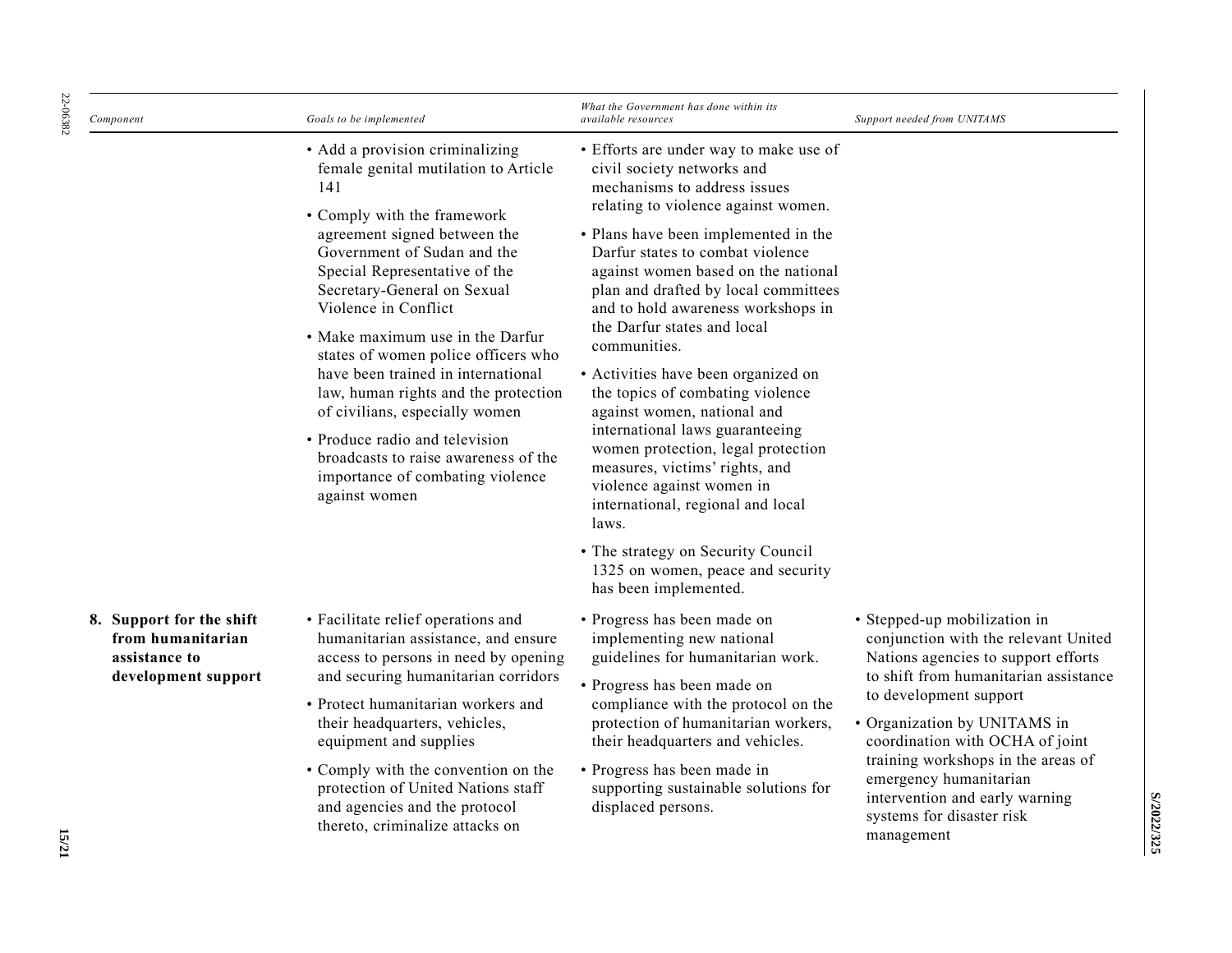| Component | Goals to be implemented                                                                                                                                                                                                                                                                                                                                                                                                                                                                                                                                                                                                                                                                                                                                                                                                                                                                                                                                                                                                                                                                                                                                                                                                                                                                                                                                | What the Government has done within its<br>available resources                                                                                                                                                                                                                                                                                                                                                                                                                                                                                                                                                                                                                                                                                                                                                                                                                                                                                                                                                                                                                                                                                                                                                                                                              | Support needed from UNITAMS                                                                                                                                                                                                                                                                                                                                                                                                                                                                                                                                                                                                                                                                                                                                                                                                                                                                                                                                                                                                                                                       |
|-----------|--------------------------------------------------------------------------------------------------------------------------------------------------------------------------------------------------------------------------------------------------------------------------------------------------------------------------------------------------------------------------------------------------------------------------------------------------------------------------------------------------------------------------------------------------------------------------------------------------------------------------------------------------------------------------------------------------------------------------------------------------------------------------------------------------------------------------------------------------------------------------------------------------------------------------------------------------------------------------------------------------------------------------------------------------------------------------------------------------------------------------------------------------------------------------------------------------------------------------------------------------------------------------------------------------------------------------------------------------------|-----------------------------------------------------------------------------------------------------------------------------------------------------------------------------------------------------------------------------------------------------------------------------------------------------------------------------------------------------------------------------------------------------------------------------------------------------------------------------------------------------------------------------------------------------------------------------------------------------------------------------------------------------------------------------------------------------------------------------------------------------------------------------------------------------------------------------------------------------------------------------------------------------------------------------------------------------------------------------------------------------------------------------------------------------------------------------------------------------------------------------------------------------------------------------------------------------------------------------------------------------------------------------|-----------------------------------------------------------------------------------------------------------------------------------------------------------------------------------------------------------------------------------------------------------------------------------------------------------------------------------------------------------------------------------------------------------------------------------------------------------------------------------------------------------------------------------------------------------------------------------------------------------------------------------------------------------------------------------------------------------------------------------------------------------------------------------------------------------------------------------------------------------------------------------------------------------------------------------------------------------------------------------------------------------------------------------------------------------------------------------|
|           | United Nations staff, and hold<br>violators accountable<br>• Support sustainable solutions for<br>displaced persons via the profiling<br>project, which collects data and<br>provides information to help with<br>decision-making in accordance with<br>Sudan's regional and international<br>obligations, and coordinate with<br>partners to monitor the movements<br>of displaced persons and returnees<br>• Provide support for infrastructure<br>projects and basic services for the<br>return villages, build capacities to<br>ensure that return is sustainable<br>through appropriate projects<br>implemented by national<br>organizations, partners, ministries<br>and state service agencies, ensuring<br>that projects financed by the African<br>Union-United Nations Hybrid<br>Operation in Darfur (UNAMID),<br>regional organizations and<br>governmental and non-governmental<br>organizations are sustainable<br>• Increase livelihood projects for<br>returnees and reintegrated displaced<br>persons and refugees, including<br>projects to promote ownership of<br>means of production and raise<br>capacities (agricultural projects;<br>provision of agricultural equipment,<br>especially for rain-fed agriculture,<br>including tractors, ploughs, oil<br>presses and mills; and vocational<br>training centres to teach skills) | • Many humanitarian interventions<br>have been carried out in areas of<br>conflict and tribal confrontation.<br>• Within its limited resources, the<br>Government is strengthening the<br>integrated computerized health<br>information system and providing<br>equitable access to public health<br>centres.<br>• Projects for the reconstruction and<br>rehabilitation of "water-health-<br>education" public facilities are being<br>implemented within resources that<br>are limited due to the economic<br>situation and the sluggishness of<br>donors in providing the necessary<br>resources.<br>• Emergency and conflict early<br>warning centres are being<br>established now, although there is a<br>plan for the Humanitarian Aid<br>Commission to develop emergency<br>response management in line with<br>commitments by the Government of<br>the Sudan under the Hyogo and<br>Sendai 2015-2030 frameworks.<br>• The Humanitarian Aid Commission<br>works in coordination with relevant<br>organizations to implement projects<br>for persons with special needs.<br>• The Humanitarian Aid Commission,<br>in coordination with the Ministry of<br>Foreign Affairs, is working to form<br>an advisory group of experts and<br>specialists to look into ways of | • Provision by UNITAMS of logistical<br>and technical support for risk<br>identification surveys and<br>vulnerability analysis for the states<br>of the Sudan, and establishment of<br>integrated systems to apply<br>geographic information for the<br>purposes of remote alerts and<br>humanitarian interventions<br>• Action by WFP and UNDP to<br>develop Humanitarian Aid<br>Commission warehouses in the<br>capital and the states<br>• Efforts by UNITAMS to urge donors<br>to provide land transport vehicles<br>for relief supplies -distributions in<br>humanitarian interventions have so<br>far been carried out by enlisting<br>civil society and businessmen - and<br>also rent commercial transport<br>(trucks) to deliver humanitarian<br>assistance in emergencies<br>• Provision of the necessary support<br>to the advisory group that is being<br>established and put it in contact with<br>the humanitarian unit of UNITAMS<br>and OCHA<br>• Provision of support to<br>organizations operating in the field<br>for supporting persons with special<br>needs |

**16**

**/21**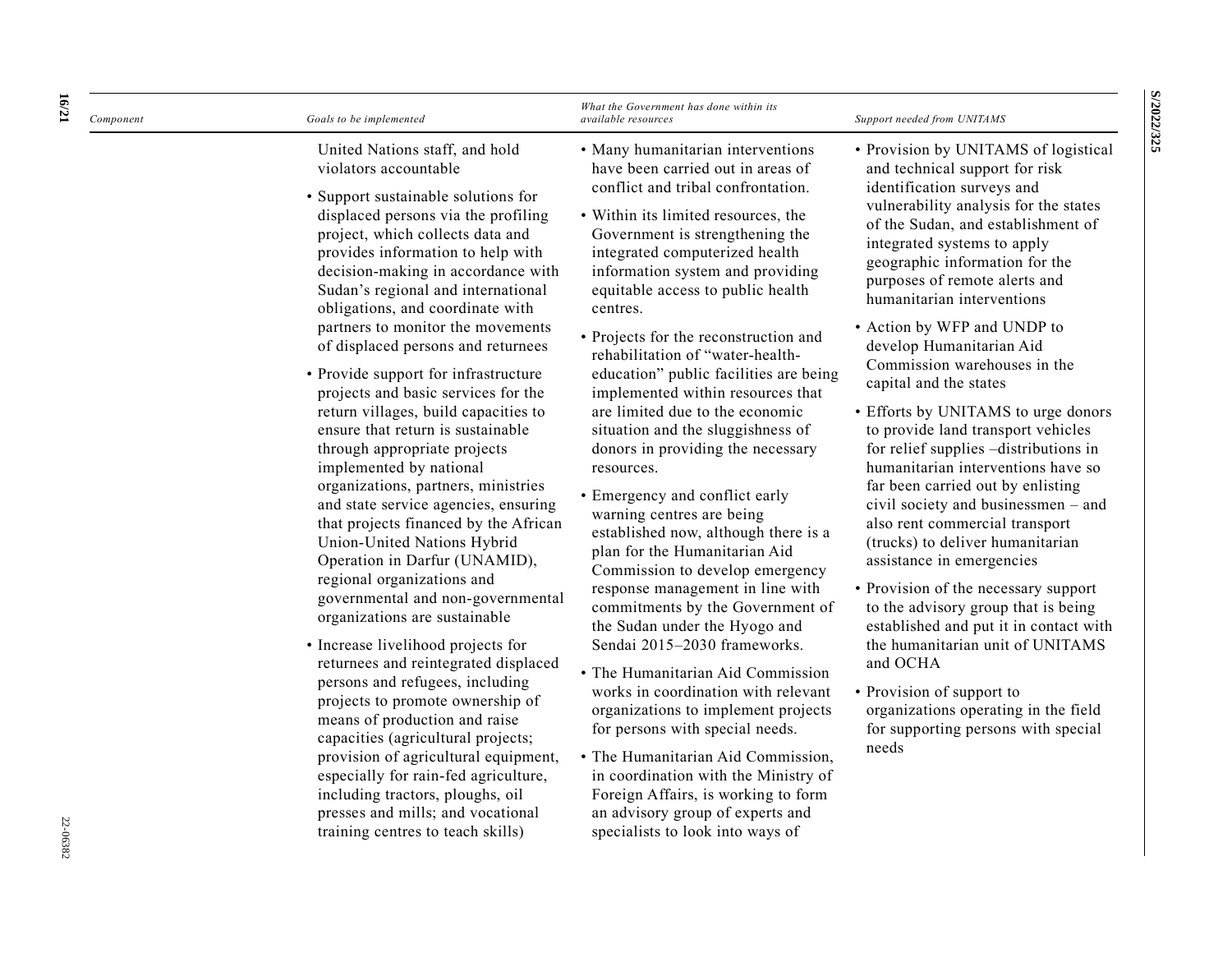| Component                                                                                                                                                         | Goals to be implemented                                                                                                                                                                                                                                                                                                                                                                                                                                                                                                                                                                                                                                                                                                                                                               | What the Government has done within its<br>available resources                                                                                                                                                                                                                                                                                                                                                                                                                                                                                                                                                                                                                                                                                                                                                   | Support needed from UNITAMS                                                                                                                                                                                                                                                                                                                                                                                                                                                                                                                                                                                                                                                                                         |
|-------------------------------------------------------------------------------------------------------------------------------------------------------------------|---------------------------------------------------------------------------------------------------------------------------------------------------------------------------------------------------------------------------------------------------------------------------------------------------------------------------------------------------------------------------------------------------------------------------------------------------------------------------------------------------------------------------------------------------------------------------------------------------------------------------------------------------------------------------------------------------------------------------------------------------------------------------------------|------------------------------------------------------------------------------------------------------------------------------------------------------------------------------------------------------------------------------------------------------------------------------------------------------------------------------------------------------------------------------------------------------------------------------------------------------------------------------------------------------------------------------------------------------------------------------------------------------------------------------------------------------------------------------------------------------------------------------------------------------------------------------------------------------------------|---------------------------------------------------------------------------------------------------------------------------------------------------------------------------------------------------------------------------------------------------------------------------------------------------------------------------------------------------------------------------------------------------------------------------------------------------------------------------------------------------------------------------------------------------------------------------------------------------------------------------------------------------------------------------------------------------------------------|
|                                                                                                                                                                   | • Reconstruction and development<br>projects (schools, water, rural<br>development and nutrition, teacher<br>training, schoolbags for students,<br>school seating) for quality education                                                                                                                                                                                                                                                                                                                                                                                                                                                                                                                                                                                              | developing and expediting the flow<br>of humanitarian work with the<br>necessary effectiveness.                                                                                                                                                                                                                                                                                                                                                                                                                                                                                                                                                                                                                                                                                                                  |                                                                                                                                                                                                                                                                                                                                                                                                                                                                                                                                                                                                                                                                                                                     |
|                                                                                                                                                                   | • Take into consideration the wishes<br>of the displaced, whether to<br>integrate into cities or return to their<br>areas or original villages, and<br>provide them with services and plots<br>of land                                                                                                                                                                                                                                                                                                                                                                                                                                                                                                                                                                                |                                                                                                                                                                                                                                                                                                                                                                                                                                                                                                                                                                                                                                                                                                                                                                                                                  |                                                                                                                                                                                                                                                                                                                                                                                                                                                                                                                                                                                                                                                                                                                     |
| 9. Support for<br>implementation of the<br>protocol on<br>compensation and<br>reparations and<br>strengthening conflict<br>avoidance and resolution<br>mechanisms | • Implement the protocol on<br>transitional justice in conjunction<br>with raising awareness about the<br>concept of transitional justice and<br>the Transitional Justice Policy of the<br>African Union<br>· Carry out justice, truth and<br>reconciliation processes<br>• Raise societal awareness of legal<br>rights by holding workshops,<br>seminars and conferences<br>• Carry out institutional reform of the<br>judicial apparatus, increase the<br>number of facilities and facilitate<br>access<br>• Provide redress and reparations for<br>victims and other affected persons<br>through the mechanism of<br>investigation, litigation and<br>complaints committees<br>• Rehabilitate society based on<br>reconciliation, coexistence and<br>acceptance of the other, with | • The Peace Commission has been<br>formed.<br>• The High Peace Council has been<br>established and operationalized.<br>• The transitional justice commission<br>is in the process of formation.<br>• The truth and reconciliation<br>commission is being formed; its<br>ultimate establishment and<br>operationalization will depend on<br>the provision of financial resources<br>for compensation and reparations.<br>• The protocol on land and hakura<br>holdings is being implemented now.<br>• Implementation of the protocol on<br>compensation and reparations has<br>been deferred because it is<br>connected with the resolution of the<br>situation of displaced persons and<br>refugees and the truth and<br>reconciliation processes detailed in<br>the third component on transitional<br>justice. | • Mobilization of the financial<br>resources needed to implement<br>compensation and reparations<br>processes, and provision of the<br>necessary support for the justice,<br>truth and reconciliation processes<br>· Mobilization by UNITAMS of<br>donors to provide the support<br>needed to achieve the goals of the<br>2030 Development Agenda,<br>particularly those having to do with<br>eradicating poverty and addressing<br>the factors that cause conflict.<br>• Support from UNITAMS in<br>coordination with the relevant<br>United Nations agencies and donors<br>to support the Sudan as a least<br>developed country, a post-conflict<br>country, and a country severely<br>affected by climate change |

**S/2022/325**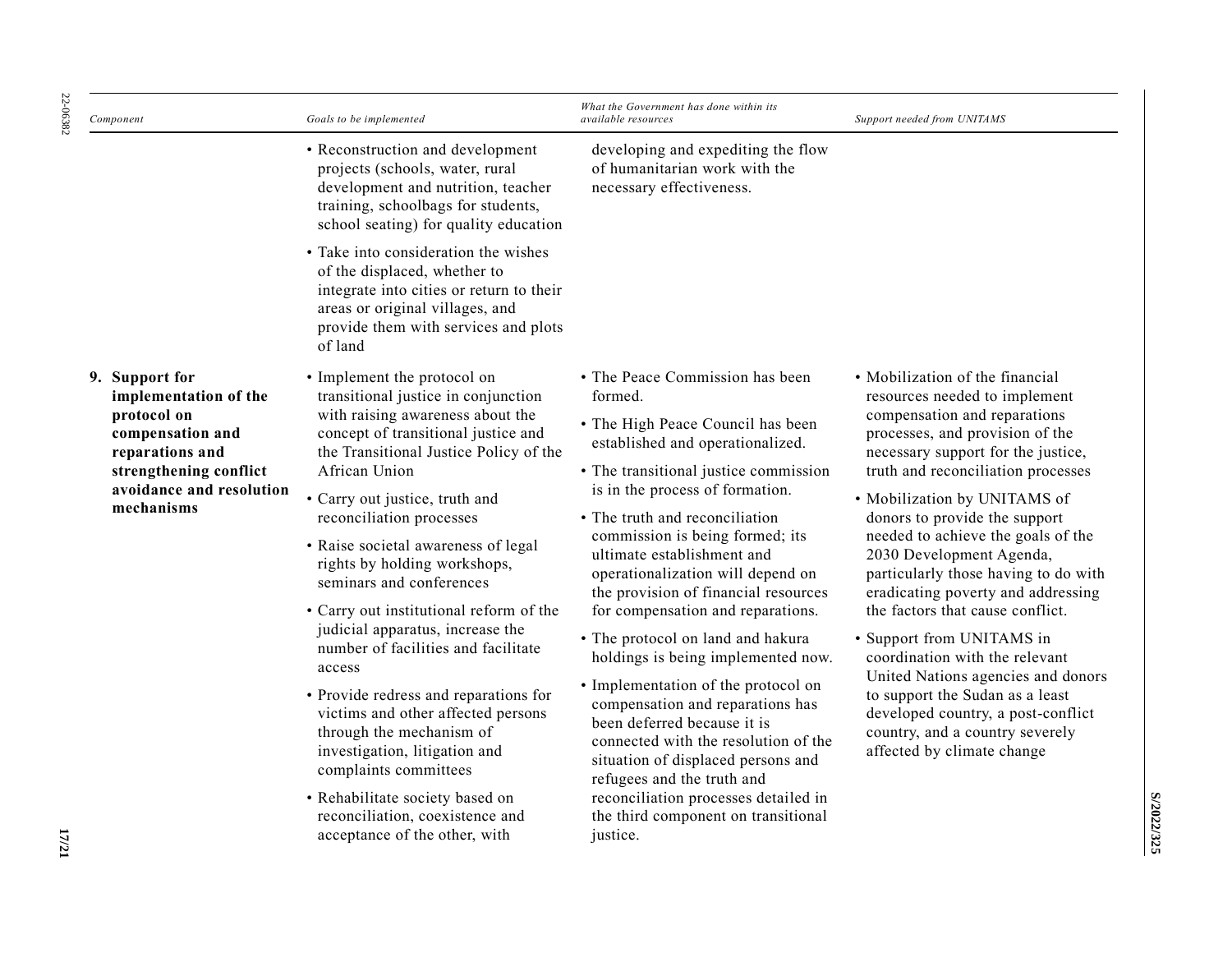| 18/21    | Component                                                                                                            | Goals to be implemented                                                                                                                                                                                                                                  | What the Government has done within its<br>available resources                                                                                                                                                                    | Support needed from UNITAMS                                                                                                                                                                                                                                   |
|----------|----------------------------------------------------------------------------------------------------------------------|----------------------------------------------------------------------------------------------------------------------------------------------------------------------------------------------------------------------------------------------------------|-----------------------------------------------------------------------------------------------------------------------------------------------------------------------------------------------------------------------------------|---------------------------------------------------------------------------------------------------------------------------------------------------------------------------------------------------------------------------------------------------------------|
|          |                                                                                                                      | expanded platforms for internal<br>community dialogue, consultation<br>and a culture of peace                                                                                                                                                            | • The protocol on the development of<br>the nomadic and pastoralist sector is<br>being implemented now.                                                                                                                           |                                                                                                                                                                                                                                                               |
|          |                                                                                                                      | • Take steps to combat incitement and<br>hatred                                                                                                                                                                                                          |                                                                                                                                                                                                                                   |                                                                                                                                                                                                                                                               |
|          |                                                                                                                      | • Uphold the values of coexistence,<br>tolerance and cooperation                                                                                                                                                                                         |                                                                                                                                                                                                                                   |                                                                                                                                                                                                                                                               |
|          |                                                                                                                      | • Use peace research and study<br>centres to raise awareness and<br>disseminate positive values, as well<br>as media, especially broadcasts                                                                                                              |                                                                                                                                                                                                                                   |                                                                                                                                                                                                                                                               |
|          |                                                                                                                      | • Enhance the role of civilian<br>administration in containing<br>community conflicts and bringing<br>about reconciliation                                                                                                                               |                                                                                                                                                                                                                                   |                                                                                                                                                                                                                                                               |
|          |                                                                                                                      | • Resolve issues relating to land<br>ownership and the traditional hakura<br>system and regulate them under law,<br>building on the constructive<br>experiments launched in some<br>Darfur states (East Darfur), and<br>operationalize a land commission |                                                                                                                                                                                                                                   |                                                                                                                                                                                                                                                               |
|          | 10. Requirements for<br>implementation of the<br>protocol on development<br>of the nomadic and<br>pastoralist sector | · Establish a commission on<br>development of the nomadic and<br>pastoralist sector as provided for by<br>the protocol in the five Darfur states<br>in coordination with the local<br>authorities and the civil                                          | • The Government, within the limits<br>of its resources and in coordination<br>with the civil administrations, has<br>made progress in planning nomadic<br>routes and forming committees on<br>routes to be shared between nomads | • Mobilization of resources to enable<br>WFP, ICRC and UNDP to<br>implement groundwater pump<br>projects along nomadic routes and at<br>summer sites                                                                                                          |
| 22-06382 |                                                                                                                      | administration<br>• Put up signposts along nomadic and<br>pastoralist routes in the states of the<br>Sudan and open up routes to<br>regulate relations between farmers<br>and herders                                                                    | and farmers.<br>• The Government has implemented<br>some water source projects along<br>nomadic routes and summer sites;<br>many projects are on the point of<br>completion.                                                      | • Enlistment of the relevant<br>international organizations to carry<br>out grass planting and seed projects,<br>especially in areas of friction<br>between farmers and herders<br>• Mobilization by UNITAMS of support<br>and coordination with the relevant |

**S/2022/325 S/2022/325**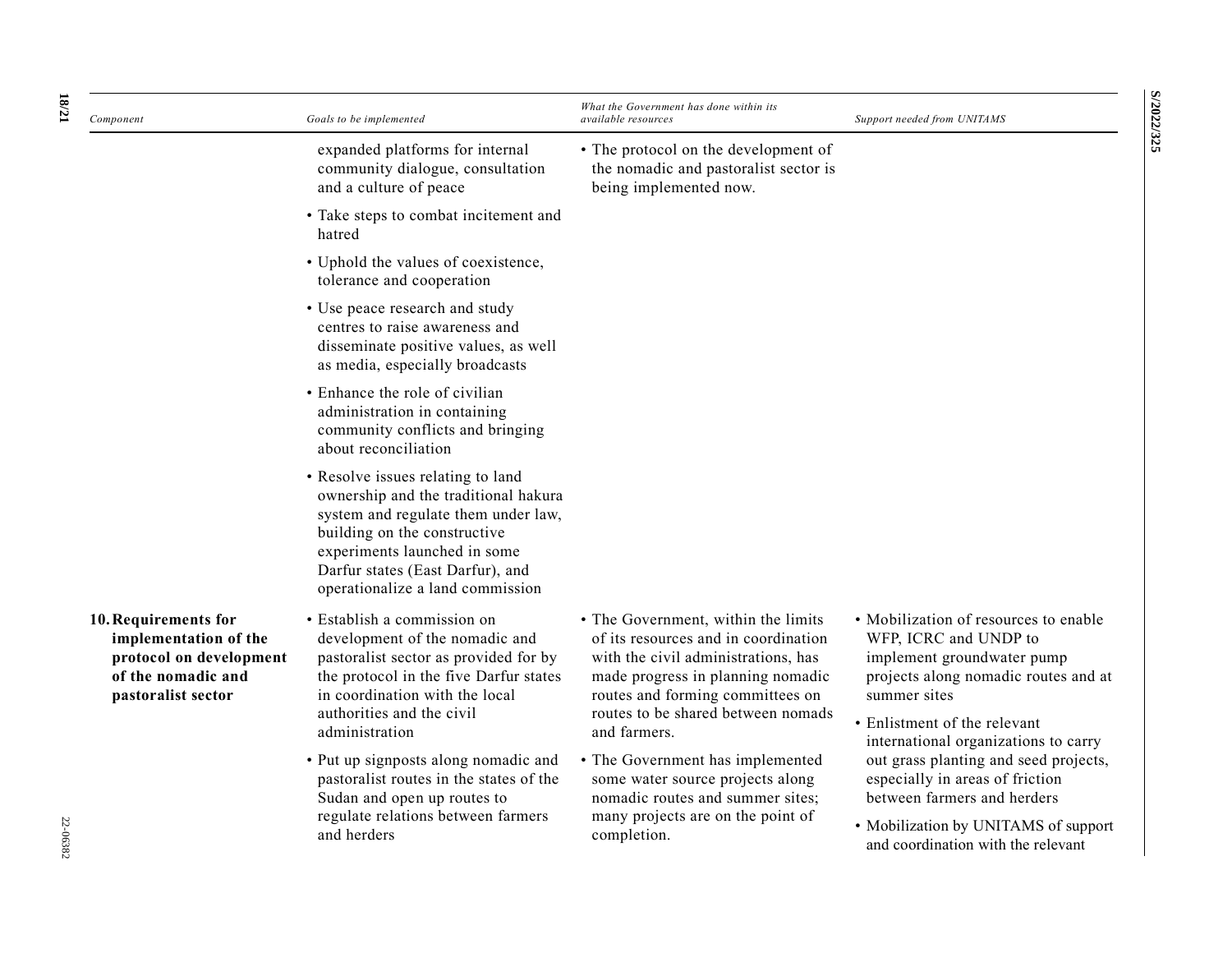| Component                                                                                    | Goals to be implemented                                                                                                                                                                                                                                                                                                                                                                                                                  | What the Government has done within its<br><i>available resources</i>                                                                                                                                                                                                                                                           | Support needed from UNITAMS                                                                                                                                                                                                                                                                                                                                                                                                                |
|----------------------------------------------------------------------------------------------|------------------------------------------------------------------------------------------------------------------------------------------------------------------------------------------------------------------------------------------------------------------------------------------------------------------------------------------------------------------------------------------------------------------------------------------|---------------------------------------------------------------------------------------------------------------------------------------------------------------------------------------------------------------------------------------------------------------------------------------------------------------------------------|--------------------------------------------------------------------------------------------------------------------------------------------------------------------------------------------------------------------------------------------------------------------------------------------------------------------------------------------------------------------------------------------------------------------------------------------|
|                                                                                              | • Implement small projects to<br>encourage transformative industries<br>for animal products (dairy and<br>leather)<br>• Implement planting and seed<br>projects for grasses along the<br>nomadic routes to restore the natural<br>environment and provide pasture in<br>coordination with relevant United<br>Nations organizations and agencies<br>(the Food and Agriculture<br>Organization, UNDP)                                      | • The Government has set forth a<br>programme to implement<br>information campaigns to raise<br>awareness of the importance of<br>peaceful coexistence and<br>cooperation between pastoralists and<br>farmers.<br>• A road has been built connecting<br>Abyad, Rahad, Kaduqli, Taludi,<br>Abbasiyah, Rashad and Abu<br>Jabihah. | international organizations for a<br>livestock census and epidemiological<br>survey of livestock diseases<br>• Provision by UNITAMS of technical<br>support for climate change<br>adaptation in livestock production<br>quality control measures<br>• Support for efforts to address the<br>root causes of friction between<br>farmers and herders by<br>implementing water harvesting and<br>reservoir projects                           |
| 11. Mobilization of<br>resources for<br>reconstruction,<br>development and basic<br>services | • Provide the necessary support to<br>operationalize a central laboratory<br>for technical supervision of<br>infrastructure projects in the country<br>to serve as a reference laboratory<br>• Provide support and capacity-building<br>for experts and all necessary staff in<br>the areas of roads and construction,<br>and create a consolidated database for<br>this purpose<br>• Use weighbridge systems at entrances               | • The Government, within its<br>resources, has been able to<br>implement some projects for<br>renovations of basic service<br>facilities in voluntary return areas.<br>• Maps and studies have been<br>prepared and started to be<br>implemented at Daein and Zalingi<br>airports, as have repairs at Kaduqli<br>airport.       | · Discussions among UNITAMS,<br>donors, and United Nations<br>organizations and specialized<br>agencies to provide resources to<br>support development and<br>reconstruction in eastern Sudan,<br>including support for an East Sudan<br>conference and employing civil<br>administration, as well as supporting<br>development programmes in South<br>Kordofan and Blue Nile states                                                       |
|                                                                                              | to roads and bridges so as to monitor<br>and maintain roads, especially those<br>that end at international crossings,<br>such as the Adré weighbridge on the<br>border with Chad, the Gallabat<br>weighbridge on the border with<br>Ethiopia, and the Jabalayn<br>weighbridge on the border with the<br>State of the South<br>• Provide resources for the<br>construction of roads providing links<br>with neighbouring countries: 18 km |                                                                                                                                                                                                                                                                                                                                 | • Support for the Government's plans<br>to develop a database, and provision<br>of comprehensive technical studies<br>of reconstruction projects under this<br>component<br>• Mobilization of resources and support<br>for economic reform processes,<br>including technical and institutional<br>support for financial platforms and<br>systems, a unified treasury account<br>system, the E15 electronic payment<br>system, and training |

**S/2022/325**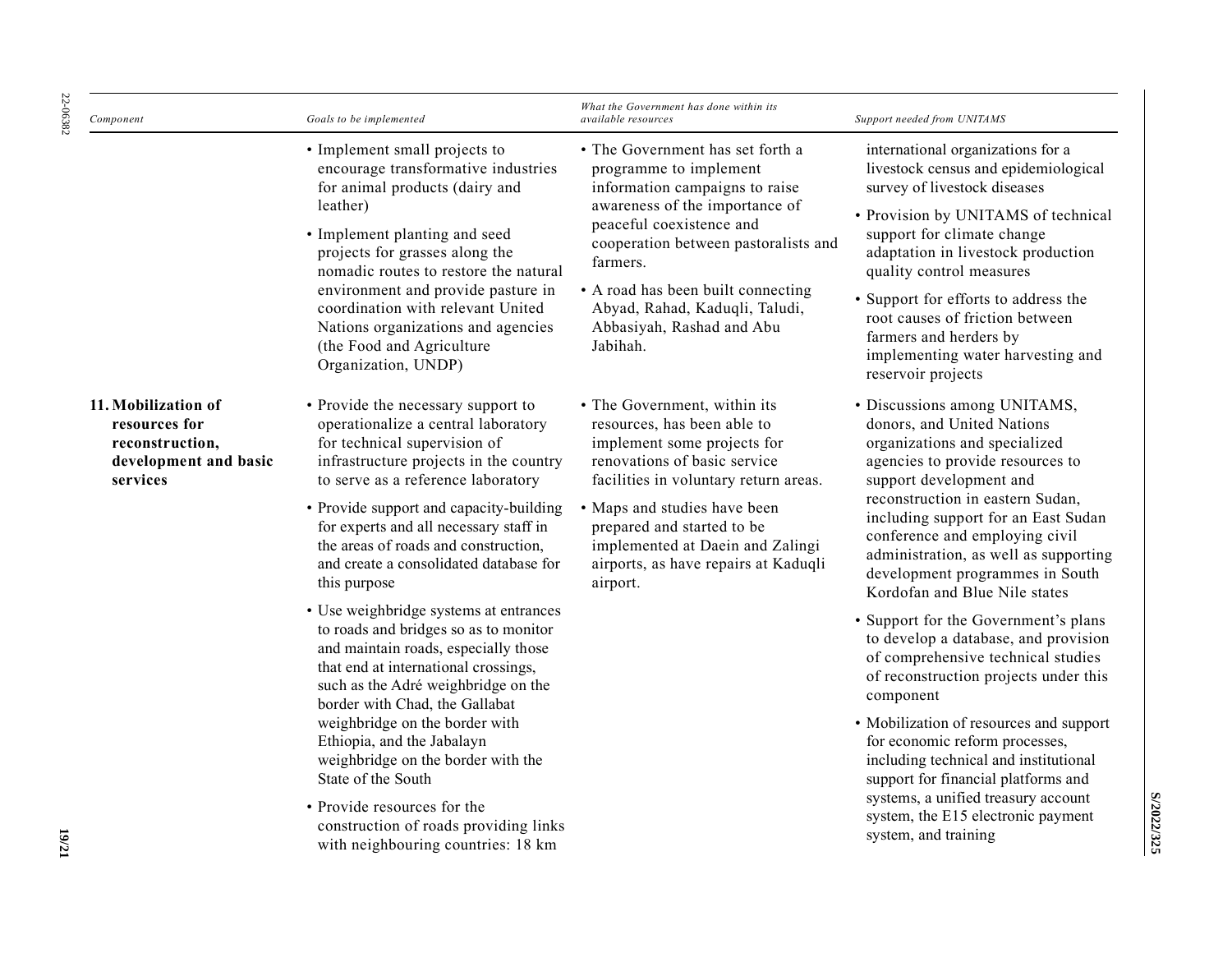| Component | Goals to be implemented                                                                                                                                                                                                                                                                                          | What the Government has done within its<br>available resources | Support needed from UNITAMS                                                                                                                                                                                                                                                                                                                                                                                                                                                                                                                  |
|-----------|------------------------------------------------------------------------------------------------------------------------------------------------------------------------------------------------------------------------------------------------------------------------------------------------------------------|----------------------------------------------------------------|----------------------------------------------------------------------------------------------------------------------------------------------------------------------------------------------------------------------------------------------------------------------------------------------------------------------------------------------------------------------------------------------------------------------------------------------------------------------------------------------------------------------------------------------|
|           | on the Geneina-Adré road on the<br>border with Chad; 128 km on the<br>Rahad al-Bardi-Umm Dafuq road on<br>the border with the Central African<br>Republic; 65 km on the Taludi-<br>Alluri-Tonga the border with the<br>State of the South; and the Dongola-<br>Uwaynat road on the border with                   |                                                                | • Support for efforts by the World<br>Bank, the International Monetary<br>Fund, the Paris Club, the donor<br>community and creditor countries to<br>expedite debt forgiveness for the<br>Sudan so that it can benefit from<br>loans to revive its economy during<br>the remainder of the transition period                                                                                                                                                                                                                                   |
|           | Libya<br>• Provide the necessary resources for<br>implementation of the second phase<br>of the Zalingi-Kas road, and<br>construction of the Fashir-<br>Kabkabiyah-Geneina road<br>• Provide the necessary resources for<br>the construction of the Kas-Kaylak-<br>Shatayah road<br>· Build a Kaduqli-Kawdah road |                                                                | • Provision of the necessary support<br>for training in public debt<br>management, public debt<br>sustainability analysis, risk analysis<br>and management, financial analysis,<br>fiscal management, and coordination<br>of fiscal and monetary policies<br>• Provision of technical and logistical<br>support to train Ministry of Finance<br>staff in the Debt Management and<br>Financial Analysis System<br>(DMFAS) system, create financing<br>instrument portfolios, prepare a<br>medium-term debt strategy, and<br>manage cash flows |
|           | • Complete repair and renovation of<br>the 10,000 km national road network<br>• Renovate and repair airports and<br>build airstrips                                                                                                                                                                              |                                                                |                                                                                                                                                                                                                                                                                                                                                                                                                                                                                                                                              |
|           |                                                                                                                                                                                                                                                                                                                  |                                                                | • Allocation of an adequate portion of<br>the UNITAMS budget to<br>reconstruction efforts, which are the<br>basis for implementation of the Juba<br>Peace Agreement and allowing local<br>communities that have been affected<br>by war to share in the peace dividend                                                                                                                                                                                                                                                                       |

**S/2022/325**